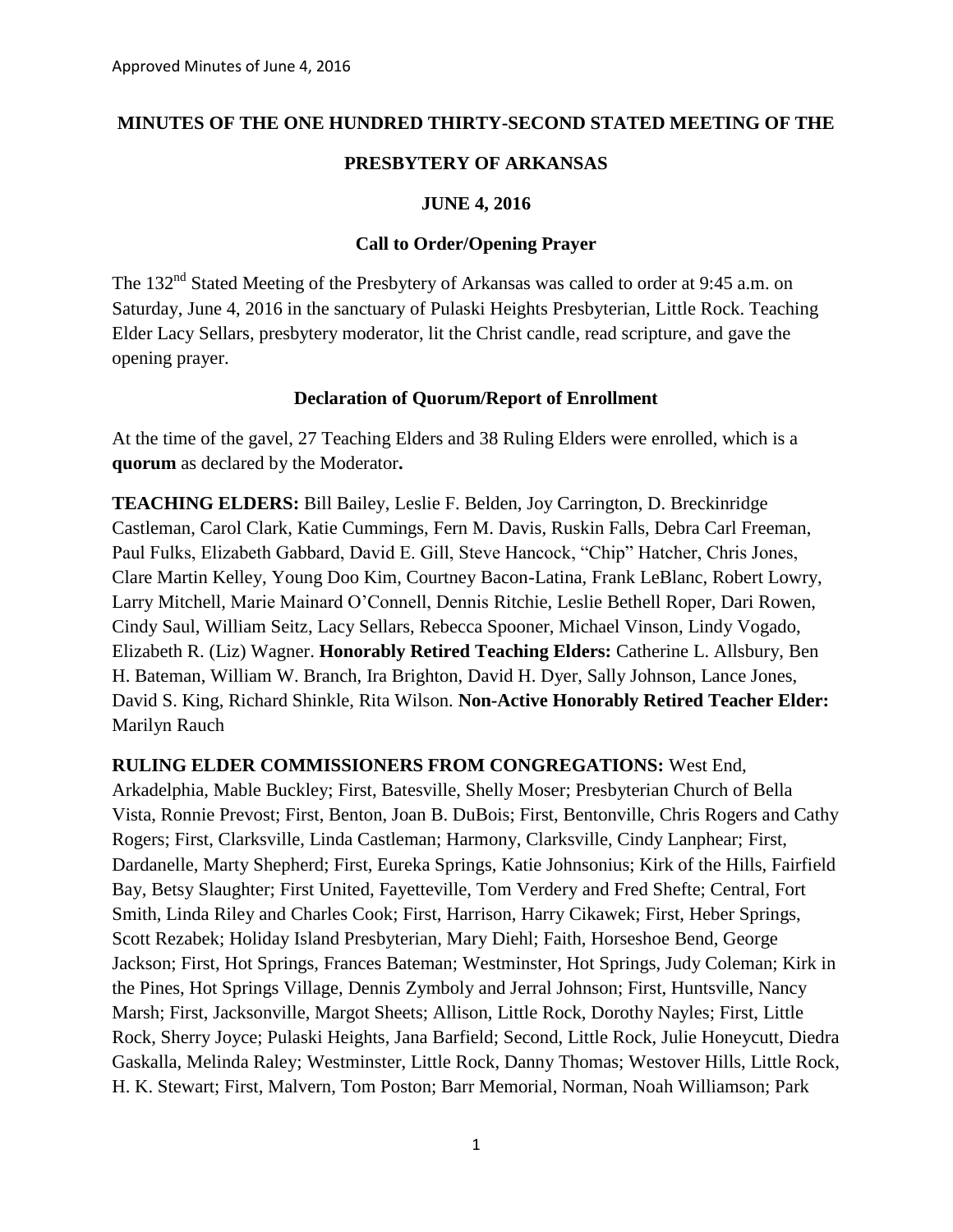Hill, North Little Rock, Jim Clyde; Mount Vernon, Pea Ridge, Ronnie L. David; Central, Pine Bluff, Betty Coles; First, Rogers, David Webb; First, Siloam Springs, Nell Bryant; First, Springdale, Mary Shaw; First, Yellville, Claudia Brigham.

**AT-LARGE COMMISSIONERS:** Ex-Officio Members of Coordinating Team: Ruth Hamilton, Vice Moderator and Bob Boehmler, Treasurer; Ruling Elder Members of Coordinating Team, Ted Belden, Justin Clark, Emily Laurel, Patty Minga; Moderators of Presbytery Ministry Areas/Committees: RE Ledridge Davis, Representation; CRE Kelly Pearson, Church and Its Mission Ministry area; RE Leah Shell, Future of the Church Ministry Area; Moderator, Presbyterian Women, Jeanne Lloyd; Moderator, Coordinating Team, Ed Wilkinson.

**COMMISSIONED RULING ELDERS:** G. Hartley Jones, Barr Memorial, Norman; Chuck Olson, Memorial, Atkins; Claire Rhodes and Kenneth Rhodes, West End, Arkadelphia.

**CERTIFIED CHRISTIAN EDUCATORS:** Kristi Button; Jeannie Ford; Linda LeBron, retired; Nancy Irving Smith, retired; NiAnn Thompson.

# **CERTIFIED ASSOCATE CHRISTIAN EDUCATORS:** None present

**VISITORS:** 34 enrolled.

**CORRESPONDING MEMBERS:** TE Rick Young, Texas Presbyterian Foundation, Grace Presbytery; RE Catherine Lowry, Administrative Commission member, Second Presbyterian, Little Rock; TE E. W. "Bo" Lewis, HR, Sierra Blanca Presbytery.

**TEACHING ELDERS ABSENT WITH EXCUSE:** DC Adams, Karen Akin, Nancy Benson-Nicol, Bryan Bond, Brian Brock, Lance Clemmons, Jeff Cranton, Lewis R. Donelson IV, James J. Farley III, Steven Frazier, Susan Gray, Robert Hadley, Al Henager, Jennifer Lord, Emmett Powers, Timothy C. Reeves, Susan Rose, Rachel Shepherd, Shauna Silmon, Debbie Spangler, Michael Ulasewich, Robert Williamson, Harry Young. **Honorably Retired Active Teaching Elders Absent with excuse:** Guy Delaney, Bill Galbraith, William F. Henning, Frederick A. Taylor, Nancy Taylor.

**TEACHING ELDERS ABSENT WITHOUT EXCUSE:** Phillip Blackburn, Tasha Blackburn, Janet B. Butin, Philip W. Butin, Mark Clark, Kris Crawford, Kade Curry, Clifton P. Ford, Gordon F. Garlington III, John Gibson, Marion A. Humphrey, Libby Lizarraga, Ray McCalla, "Mike" McCracken, Jeff Parker, Jeff Price, Rebecca Purcell, Ward Rudolph, Anne Russ, David Schaller, Patricia Schaller, Georgia Senor, Terry Tallent, Marci Ward, Susan Carter Wiggins, Daniel Wooley**Honorably Retired Active Teaching Elders Absent without excuse:** Donald K. Campbell II, Milton B. Davis, Heinrich B. Eiler, Alan Ford, Orin M Frank, Howard H. Gordon, Robert Hyatt, John E. King, Mark Lenneville, Carlos Lopez, James B. Miller, Richard H. Miller, Jerry Rice, C. Michael D. Seitz, W. Kennedy Upham, Don Wardlaw, Darwin Wolfe.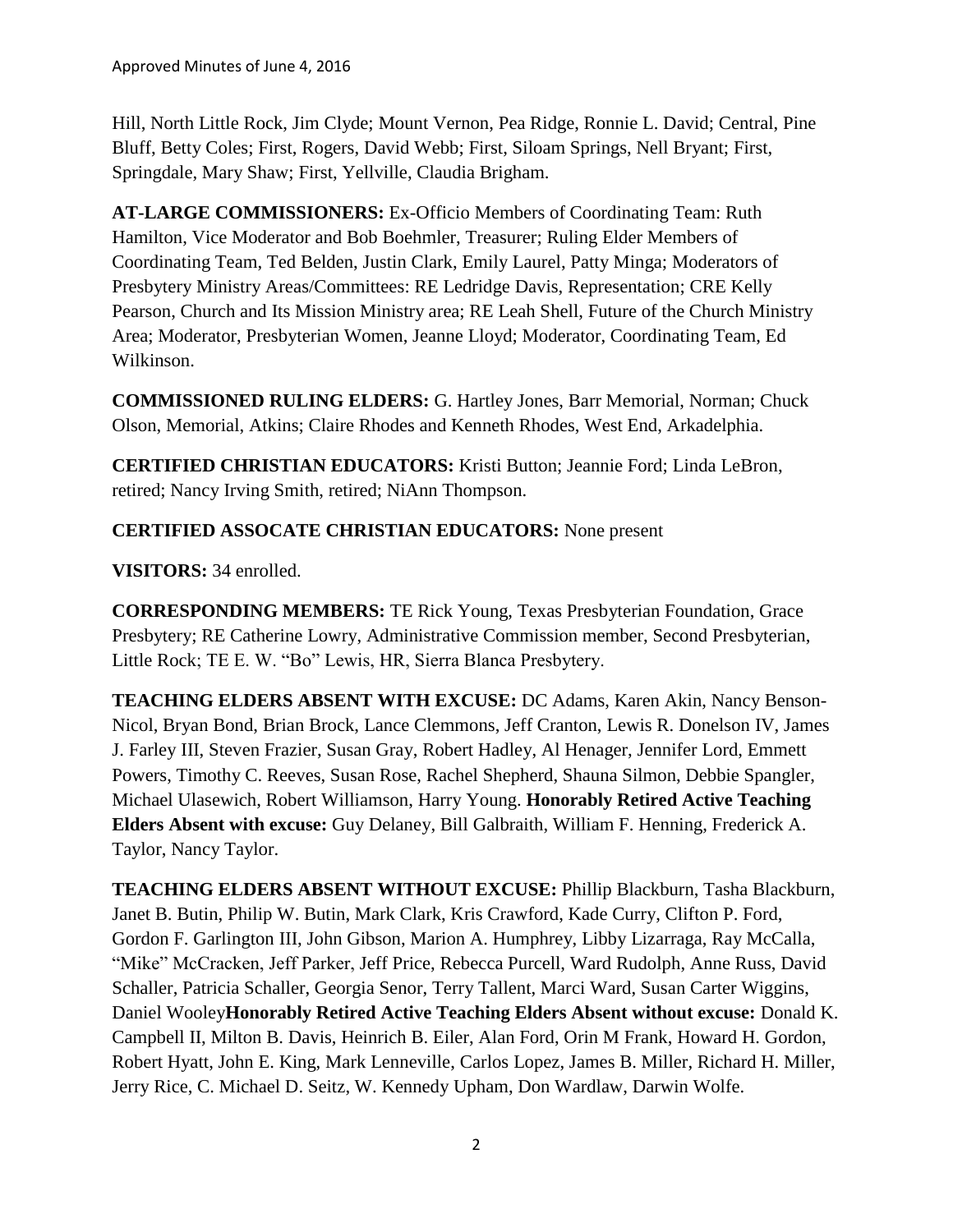**SESSIONS ABSENT WITH EXCUSE:** Vaughn, Bentonville; First, Stuttgart.

**SESSIONS ABSENT WITHOUT EXCUSE:** First, Alma; Alpine, Amity; First, Arkadelphia; Memorial, Atkins; First, Beebe; second commissioner, Presbyterian Church of Bella Vista; First, Brinkley; Presbyterian Church of Bull Shoals; Cane Hill; First, Conway; Elkins Federated; Mount Comfort, Fayetteville; Graham Memorial, Forrest City; second commissioner, Central, Fort Smith; second commissioner, First, Fort Smith; One-O-One, Gamaliel; First, Gravette; First, Gurdon; Spring River, Hardy; First, Helena; Holly Grove Presbyterian; Woodlands, Hot Springs Village; First, Jonesboro; First, Lincoln; Grace, Little Rock; fourth commissioner, Second, Little Rock; Trinity, Little Rock; First, Lonoke; First, Marianna; First, McGehee; First, Mena; First, Morrilton; Hopewell, Morrilton; First, Mountain Home; Mountainburg Presbyterian; First, Newport; First, North Little Rock; First, Ozark, First, Paragould; Faith, Pine Bluff; First, Pine Bluff; First, Pocahontas; First, Prairie Grove; second commissioner, Central, Russellville; First, Searcy; second commissioner, First, Springdale; First, Van Buren; First, Walnut Ridge; Cleburne Avenue, West Helena; Wynne Presbyterian.

**AT-LARGE MEMBERS ABSENT WITHOUT EXCUSE:** Ruling Elder Members of Coordinating Team: Ken Coker, Jan Enke, Peg Falls-Corbitt, Karene Jones, Laura Pierce. Committee moderators: RE Elizabeth Branch; Ruling Elder Commissioner to General Assembly, Mary Beth Lysobey,

**COMMISSIONED RULING ELDERS ABSENT WITH EXCUSE:** Carolyn Beane and K. C. Chanthorn.

**COMMISSIONED RULING ELDERS ABSENT WITHOUT EXCUSE:** Jim Keyes, 101, Gamaliel; Rita Manske, Cane Hill; Harlis Wright, Faith, Pine Bluff.

**CERTIFIED CHRISTIAN EDUCATORS ABSENT WITH EXCUSE:** Lynn King, retired.

**ASSOCIATE CERTIFIED CHRISTIAN EDUCATORS ABSENT WITH EXCUSE:** Lynn Condra, retired; Sheila Reddig; Theresa Spragins; Susie Wright.

## **Adoption of Docket**

Stated Clerk announced the following amendments to the docket: approval of Oct. 2015 and Feb. 2016 minutes delayed so that commissioners could pick them up and review them and moved to new business; removal of Austin Seminary greetings; two additional motions from both Committee on Nominations during their report and from Committee on Church and Its Ministries will be presented where docketed rather than under new business. **Amendment to docket was approved. Main motion to approve the docket as amended was approved.**

**Seating of Corresponding Members/Granting Privilege of Floor/Voice**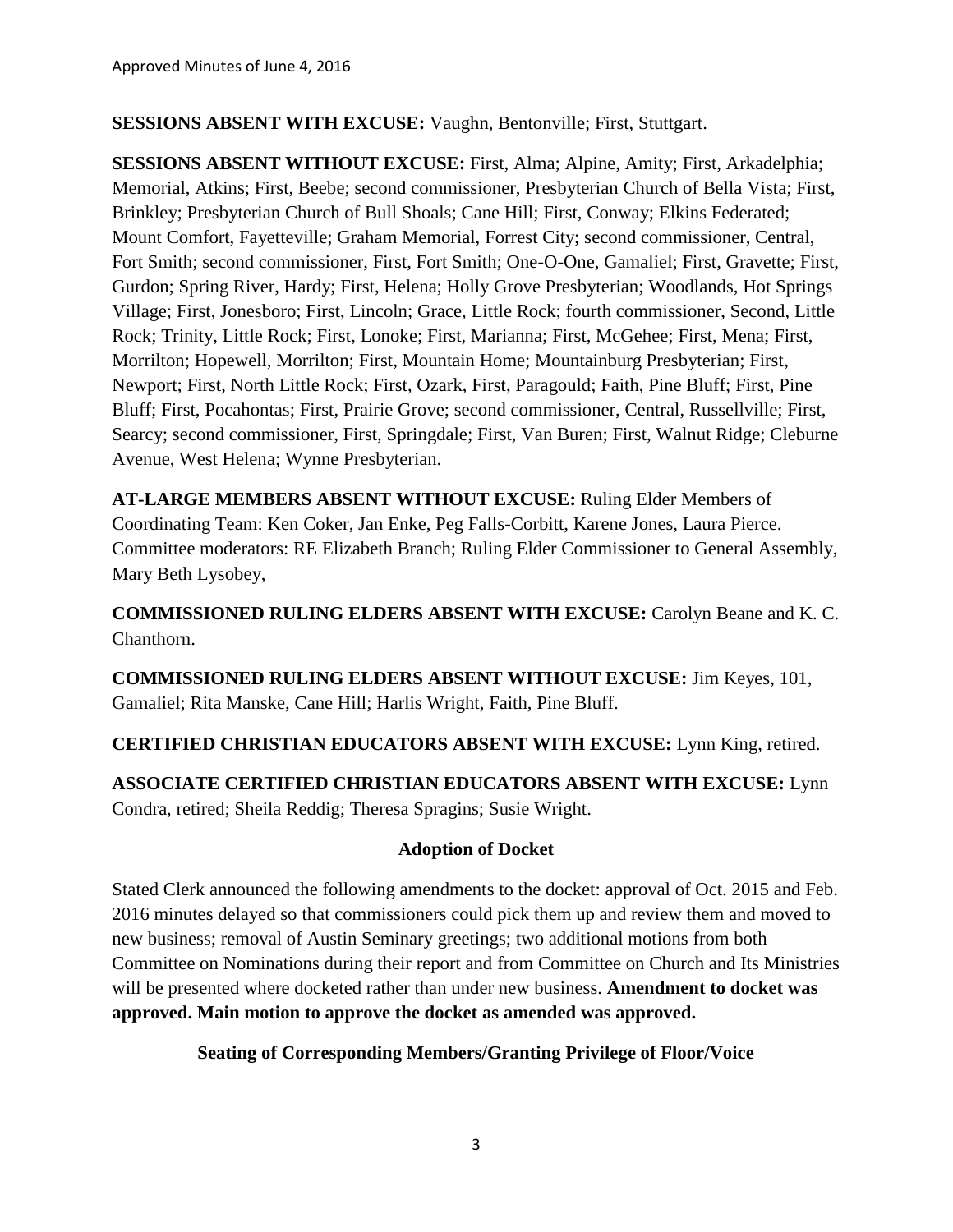The following corresponding members were welcomed and granted privilege of the floor with voice: TE Rick Young, Texas Presbyterian Foundation, Grace Presbytery; TE E. W. "Bo" Lewis, HR, Sierra Blanca Presbytery; and RE Catherine Lowry, member of the Administrative Commission, Second, Little Rock..

#### **Welcome to First-time Elder Commissioners**

Fifteen first-time teaching or ruling elder commissioners stood, were introduced individually and welcomed by the moderator.

## **Introduction of Presbytery Staff**

The following staff members working in the Little Rock office were introduced: General Presbyter TE Stewart Smith; Stated Clerk TE Robert Lowry; Resourcing Director and Recording Clerk NiAnn Thompson; Director of Mission Support RE Kenneth Rich; Staff for Youth Britton Varn; and in Conway, Staff for Vital Congregations TE Michael Vinson.

#### **Welcome from Host Churches**

TE Ruskin Falls welcomed commissioners and gave housekeeping information as well as the history of Pulaski Heights, Little Rock. TE David Dyer spoke about Westminster, Little Rock.

## **Adoption of Consent Agenda**

Stated Clerk TE Robert Lowry, Harmony, Clarksville moved the following: *NB: In the past, actions of the General Committee have been included on the Consent Agenda. Because the Coordinating Team (and formerly General Committee) is a commission of the presbytery, only certain actions require affirmation by the presbytery.* 

**1. Approve the dates for Communion of the Arkansas Presbyterian Pilgrimage for 2017, as: April 26th-30th (ARPP 26), May 13th (Ultreya), October 25th-29th (ARPP 27), and** 

**November 8th (Ultreya).** 

**2. Receive the report of the Committee on Representation (included farther down in these minutes).**

**The consent agenda was approved.**

## **Appointment of Standing Committees: Leaves of Absence and Tellers**

Moderator Sellars appointed the following:

Tellers: RE Joan DuBois, First, Benton; TE Leslie Belden, FUPC, Fayetteville; TE Bill Seitz, First, Mena; RE Frances Bateman, First, Hot Springs.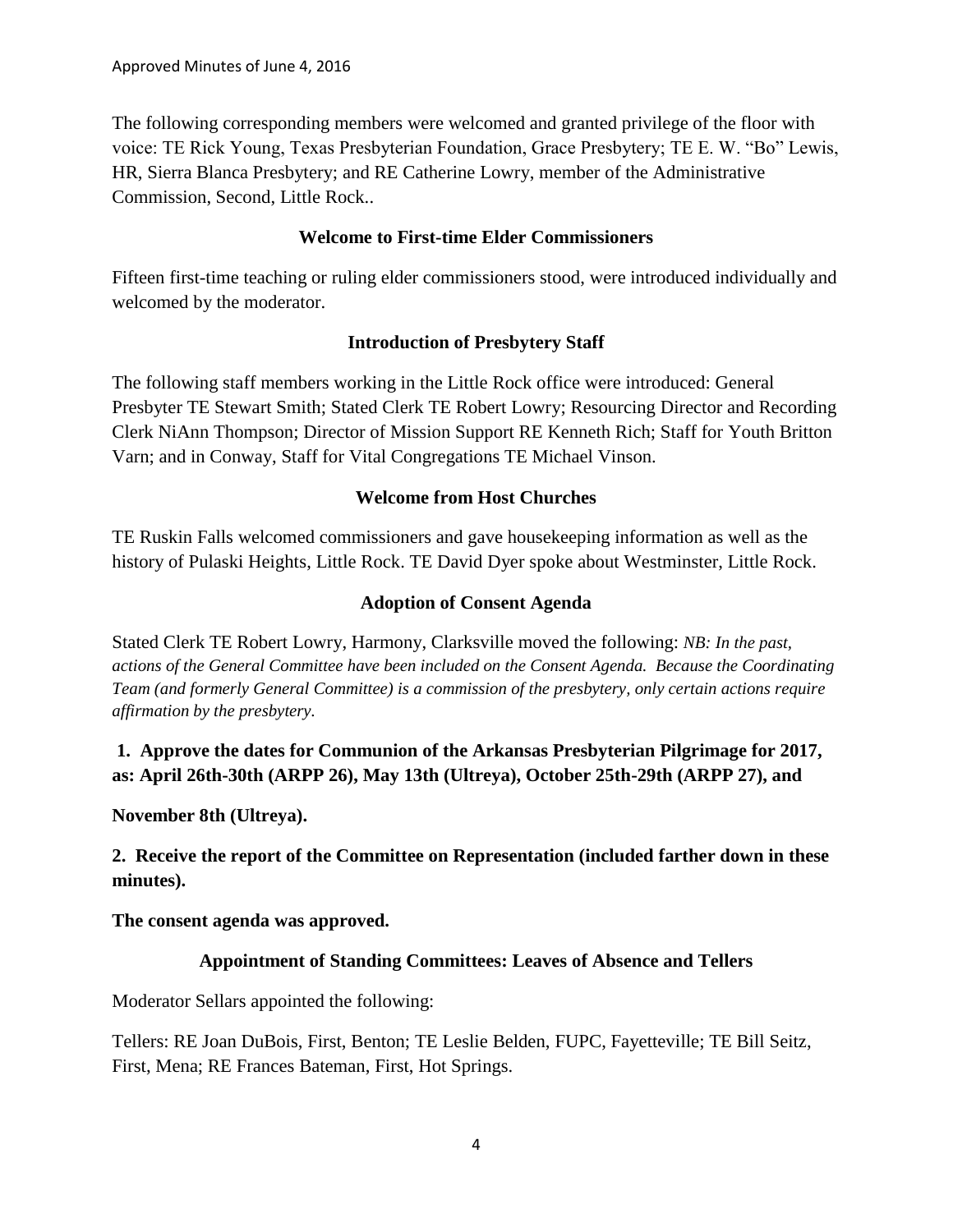Leaves of Absence: RE Jerral Johnson, Kirk in the Pines, Hot Springs Village; RE Claudia Brigham, First, Yellville; RE H.K. Stewart, Westover Hills, Little Rock; CRE Hartley Jones, serving at Barr Memorial, Norman.

# **Order of the Day: Presbytery at Worship**

A brief worship service based on Morning Prayers was led by the host pastors and including the commissioning of youth going on presbytery-sponsored summer trips and the commissioners to General Assembly. CRE Claire Rhodes was recognized as a member of the search committee for the new Stated Clerk of the denomination.

# **Report of the Stated Clerk**

TE Robert William Lowry, Stated Clerk gave the report.

# **For Information:**

1. Issued advice on interpretation of the new structure to the Nominations Committee. A copy of that advice is included in the Documents Section of the packet (Section P)

2. With the General Presbyter, met with GA Commissioners to review procedures and preparation for GA in Portland June 17-25.

3. Represented the presbytery at the closing of the Pocahontas property.

4. Consulted with Presbytery counsel on pending Administrative Commissions business.

5. Consulted with the Office of the Stated Clerk and Office on Mid-Council Relations on judicial and constitutional questions.

6. Consulted with all current ACs on their progress.

7. Completed presbytery statistical reporting for 2015. The full report will be published in the minutes of the General Assembly this summer. The summary of data collected and forwarded to General Assembly:

a. Congregational Totals

- i. Total Membership
- 1. Total Members (2014) 13419
- a. Total Gains 350
- b. Total Losses 1297
- 2. Total Members (2015) 12472
- ii. Average Attendance 3787

iii. Age Distribution

- 1. 25 & Under 987
- 2. 26-45 1360
- 3. 46-55 1011
- 4. 56-65 1345
- 5. 66 & Over 3306

*NB: Totals represent only those churches reporting statistics.* 

iv. Total Contributions of members to their congregations \$14,198,323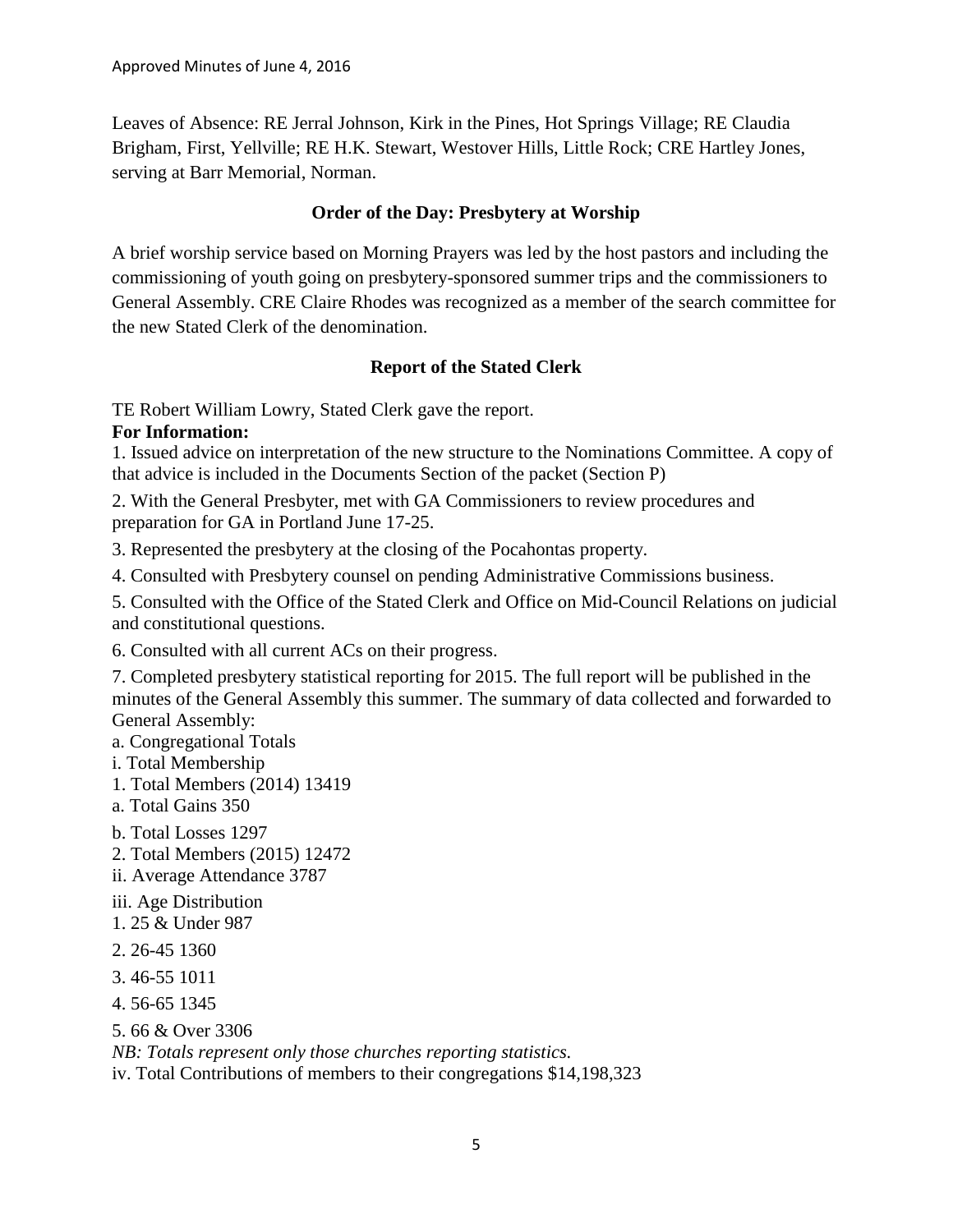b. 59% of congregations representing more than 75% of the membership of the presbytery posted statistics this year. This placed the presbytery in the lower middle of the national averages for presbytery participation.

c. The reduction in reported membership ("cleaning up the rolls") will result in more than \$8000 in per capita savings in 2016.

8. Continued to prepare records of closed churches for deposit in the Presbyterian Historical Society archives.

9. Began the process of assessing all active congregation files. *NB: Congregations will be notified of information or documents needed to complete the presbytery's file.* 

10. Trained new Clerks of Session at 131st Stated meeting.

11. Distributed new Clerk of Session manuals to all churches.

12. Received referrals of business and forwarded them to relevant committees and commissions.

13. On behalf of the presbytery and on instruction from the Administrative Commission, concluded the sale of the Pocahontas church property and deposited the proceeds with the presbytery. The records of the Pocahontas church are now closed and will be sent to the Presbyterian Historical Society for storage.

14. Made editorial changes to the Organization and Structure (pursuant to 8.C) to correct errors in publication. The editorial changes are as follows:

a. Preface "will remain" changed to "remains"

b. 2.B Authority and Order "Ministry Guide" changed to "Ministry Manual"

c. 3.D Membership "Standing Rules" changed to "Organization and Structure"

d. 3.D.1 Attendance "except those honorably retired" changed to "except those honorably retired on inactive status"

e. 5.A corrected names of ministry areas to "Administration, the Church and Its Ministries, the Mission of the Church, the Future of the Church, and Ministries with Youth, Young Adults, and Campus Ministry"

f. 7.D All references to "General Committee" changed to "Coordinating Team"

g. 8.A "Organization and Structure" changed to "Ministry Manual"

*h. NB: Additional changes to the Ministry Duties will be brought in October.* 

# **For Action:**

**1. (On referral from Future of the Church and Administration) That the presbytery authorize the sale of presbytery owned property in Washington County (Fayetteville) and that:** 

**a. An administrative commission be formed with the power to:** 

**i. enter into an agreement with a sales agent;** 

**ii. on behalf of the presbytery, accept an offer for sale of the property;** 

**iii. finalize the sale of the property.** 

**b. The members of the AC be:** 

**i. TE Stewart Smith, General Presbyter** 

**ii. TE Robert Wm Lowry Stated Clerk** 

**iii. RE Ryan Holder Second, LR**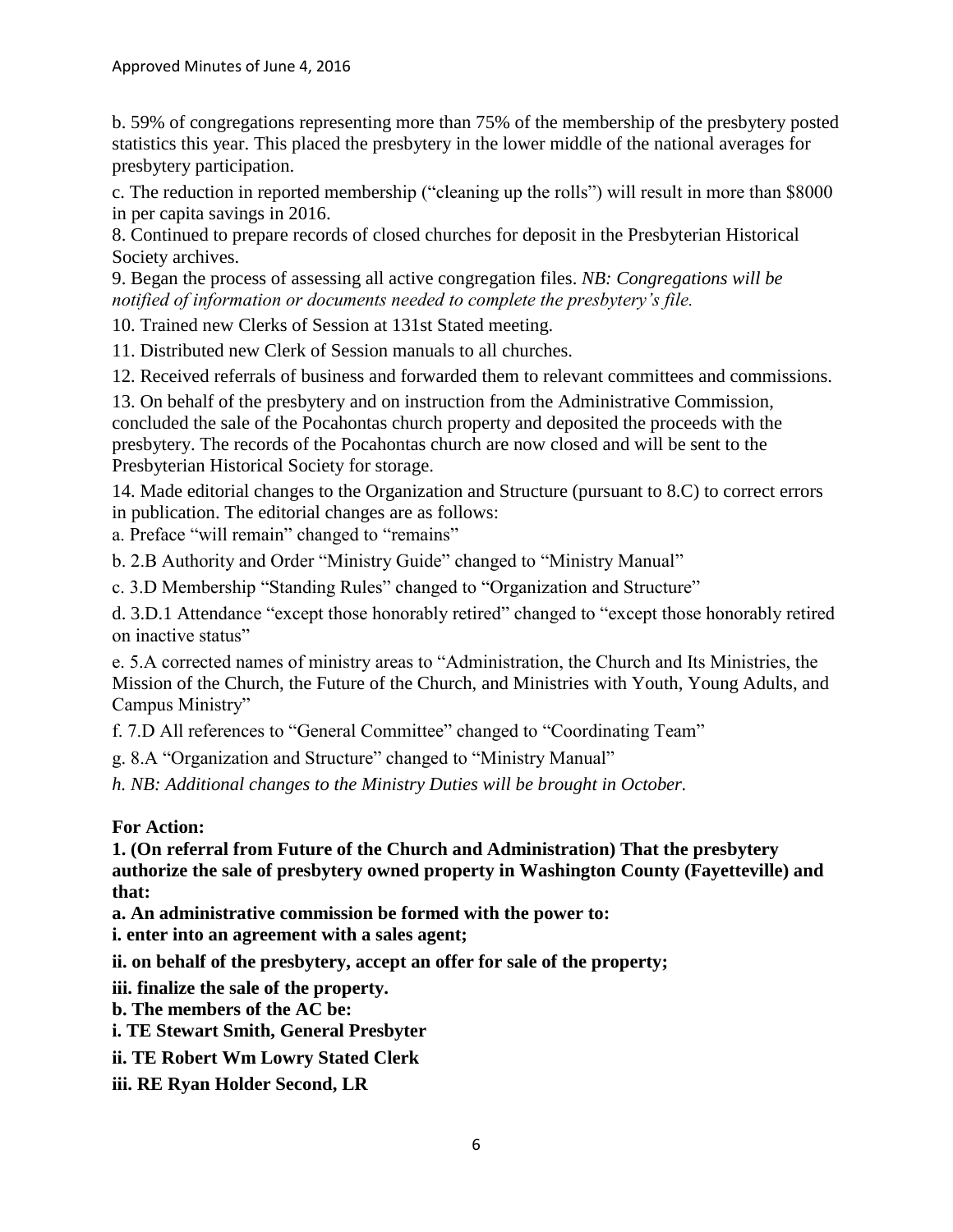# **iv. RE Ted Belden FUPC, Fayetteville v. RE Leah Shell, Second, LR**

*(NB: Smith and Lowry are legal signatories for the presbytery, Holden has worked with Administration on property issues, Belden and Shell are in the real estate business and serve on Future of the Church Committee).*

**c. The proceeds of the sale be deposited in the Presbytery of Arkansas General Fund and earmarked to reduce the principle of the "Ferncliff loan." Motion was approved. 2. That the presbytery approve the following editorial changes to the Organization and Structure:** 

**a. 3.C Special Meetings "meetings shall be held" changed to "meetings should be held"** 

**b. 3.D.f add the following text to the end of the section "serving at least ½ time"** 

**c. 5.H.1.c add Moderator and Vice-Moderator of Presbytery as ex-officio members of the Coordinating Team** 

**d. 5.H.1 change "16" to "17"** 

**e. Add new 5.H.1.c "The Moderator of the Coordinating Team shall be the most recent Moderator of the Presbytery. S/he shall serve with voice and vote. In the event the most recent past moderator is unable or unwilling to serve, the Nominations Committee shall bring a name to the presbytery to fill the role of Moderator of the Coordinating Team. The nominee will normally come from the roster of past moderators."** *NB: Upon adoption of this change, present sections 5.H.1.c and 5.H.1.d will be renumbered as 5.H.1.d and 5.H.1.e respectively.* **Motion was approved.**

## **Report of the Coordinating Team**

Team moderator RE Ed Wilkinson, Good Shepherd, Greenwood, gave the report, pointing out the minutes that follow.

For Information:

## **DRAFT Minutes of the Coordinating Team Meeting May 7, 2016**

The meeting was called to order and opened with prayer at 12:58pm by RE Ed Wilkinson (CT Moderator).

TE Robert Lowry (Stated Clerk) took the roll of the meeting.

**Members Present:** RE Emily Laurel, RE Karene Jones, RE Laura Pierce, RE Peg Falls-Corbitt, TE Ruskin Falls, TE Mike McCracken, RE Patty Minga, RE Jan Enke, RE Kelly Pearson, RE Justin Clark, TE Leslie Roper, RE Ed Wilkinson

**Ex-officio Present:** RE Ruth Hamilton, TE Lacy Sellers, TE Stewart Smith, TE Robert Lowry, RE Bob Boehmler (via conference call)

**Not Present (excused):** TE D.C. Adams, TE Chris Jones, **Not Present (not excused): none**  A quorum was present and such was declared by the moderator.

The docket was approved with three additional items included in new business.

#### **Overview of Coordinating Team Documents**

 $\Box$  The Stated Clerk walked the group through the relevant duties and responsibilities of the Coordinating Team under the new presbytery structure.

 $\Box$  Members' questions for clarification and explanation were answered.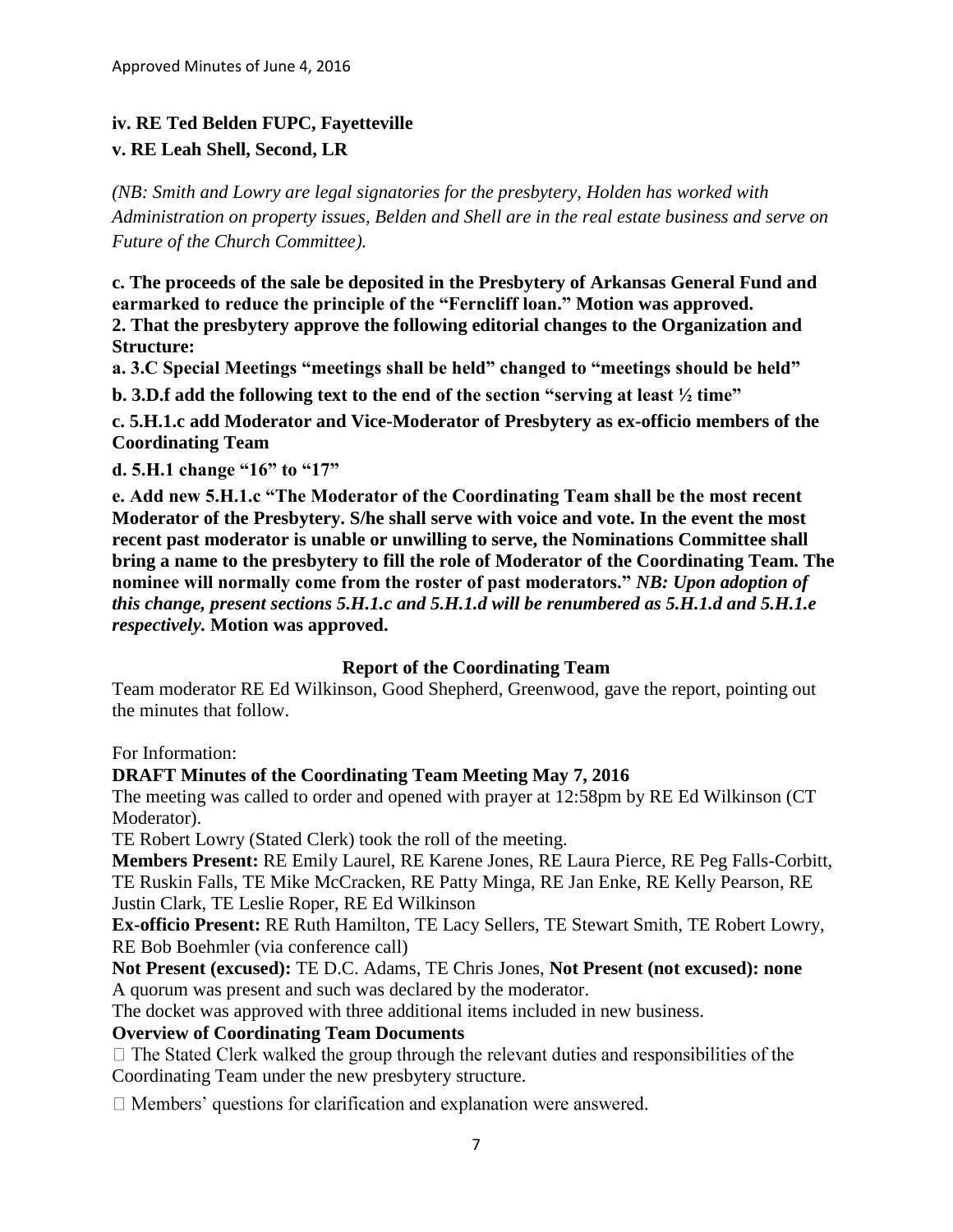$\Box$  As requested by the Implementation Team, the CT discussed whether or not any changes were needed and determined that for now they will operate under the structure as originally passed by the presbytery. Most notably, the Moderator and Vice-Moderator of the presbytery will remain ex-officio members with voice but not vote.

 $\Box$  If, in the future, the CT feels it is important for them to have vote a recommendation to amend the Presbytery Ministry Manual will be sent to the presbytery.

 $\square$   $\square$  Some confusion was raised over terms for at-large members of the CT. The Stated Clerk will work with the Nominating Committee to clarify terms and update the directory for members.

## **Report of the General Presbyter**

 $\Box$  TE Stewart Smith offered the report of the General Presbyter. He expressed hope that the CT can serve as a sounding board for ideas in the presbytery and a place where urgent issues can be discussed thoughtfully and prepared for presbytery consideration. He hopes that this can be a group that will "test the waters" on new ideas.

□ Smith had just returned from Seattle and a meeting of new presbytery leaders. The gathering was part of a leader formation program. Smith noted how much energy and talent there is throughout the church.

 $\Box$  Smith reports that the property of the Pocahontas church has been sold. Two churches are currently in the process of discernment for leaving the denomination- Siloam Springs and Woodlands HSV. Both are working with ACs appointed by the presbytery. He expressed his gratitude and confidence for the groups working with these churches.

## **Report of Stated Clerk**

 $\Box$  TE Lowry reported that the other current ACs (Ozark, Rogers) continue with their work and have no reports for the CT at this time.

 $\Box$  Updated Ministry Manuals for all CT members will be sent following the presbytery meeting in June.

## **New Business**

 $\Box$  FUPC, Fayetteville

requests presbytery approval to sell real property left to the church in an estate. The monies will be used for the mission of the church.

MOTION MADE, SECONDED, AND PASSED.

 $\Box$  Nominating Committee nominations for three at-large positions were made for the following: TE Terry Tallent Reg. 5

TE Robert Hadley Reg. 4

TE Marion Humphrey Reg. 3

MOTION MADE, SECONDED, AND PASSED.

 $\Box$  Nominating Committee nominations for alternate nominees in the event others decline were made for the following:

TE Mike McCracken Reg. 5

TE Patty Schaller Reg. 4

MOTION MADE, SECONDED, AND PASSED.

 $\Box$  The Lonoke session requests that an AC be named to assist the church as it discerns its next steps. The AC is empowered to assist the church as it discerns its next steps and assume original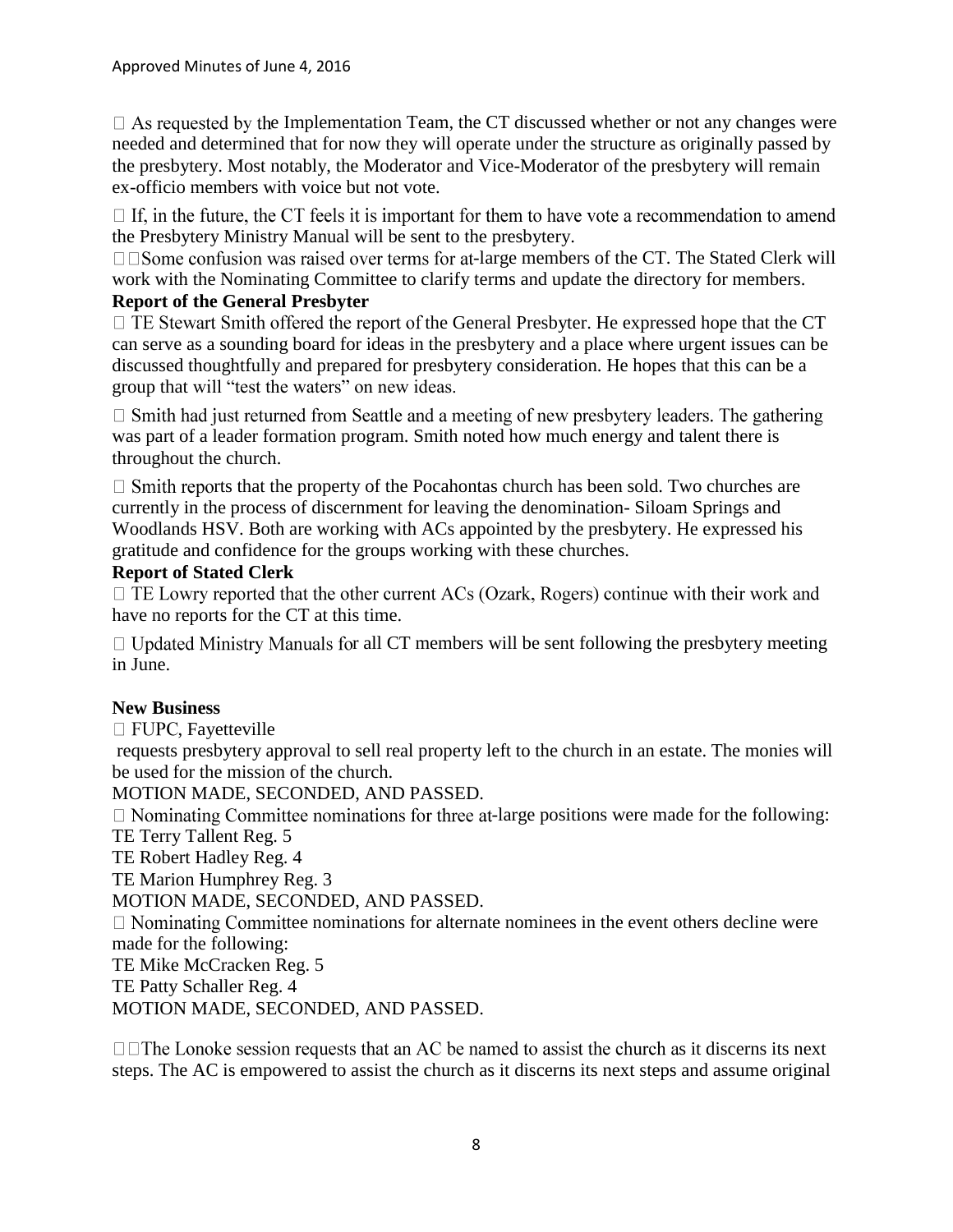jurisdiction of the church if necessary. Two members named by the Future of the Church Ministry and two by the Committee on the Church's Ministries to make up the AC as follows:

TE Lindy Vogado- CCM

RE Cyril Hollingsworth- CCM

TE Marie O'Connell- FC

TE Anne Russ- FC

MOTION MADE, SECONDED, AND PASSED.

 $\Box$  FPC Brinkley requests an exception from the Book of Order requirement for the rotation of Ruling Elders.

MOTION MADE, SECONDED, AND PASSED.

 $\Box$  The Presbytery of Arkansas Foundation requests ratification of a reconstituted Board of Directors. Per their by-laws those nominated for membership must be ratified by the Presbytery of Arkansas. (*NB: POA Foundation holds title to the property leased to Ferncliff Camp.*) After lengthy discussion of the history of the Foundation, its ongoing purpose, and the desire of the presbytery to ensure the continued health of Ferncliff, the motion was put before the CT to ratify the following members of the POA Foundation Board:

RE Jackson Farrow

TE Karen Akin

TE Gordon Garlington

RE Bob Boehmler

RE Mary Ellen Holder

RE Tony Booth (Ferncliff Board of Trustees representative)

TE Stewart Smith (ex -officio)

MOTION MADE, SECONDED, AND PASSED.

 $\Box$  A recommendation came from the Mission of the Church Ministry to designate the offering at the October Presbytery meeting to reduce the loan taken to make the \$1million gift to Ferncliff. MOTION MADE, SECONDED, AND FAILED.

 $\Box$  A secondary recommendation from Mission of the Church to designate the October offering to the Rice Depot Delta Initiative partnership was made.

MOTION MADE, SECONDED, AND PASSED.

**THE LOWER PERIODE CONTROLLER IS A LOCAL EXAMPLE TO A LOCAL A LOCAL PROPERIOR CONTROLLER ISL** DUTE LOWEY DESCRIPTION AS well as analysis of past meeting attendance. After lengthy discussion, the CT chose to take the information under advisement and return to it at a future meeting.

 $\Box$  The Docket for 132nd Meeting was presented by TE Lowry. By consensus, the CT decided the following:

 $\Box$  Theological Discussion will be included in this meeting with TE David Dyer and TE Ruskin Falls to coordinate that conversation.

 $\Box$  Worship will include commissioning of General Assembly Commissioners and summer youth trip participants. TE Dyer and TE Falls will coordinate worship. TE Leslie Roper will assist with finding the commissioning of the youth trip participants. TE Smith will forward liturgy for commissioning of GA participants.

 $\Box$  Permission is granted for a representative of Austin Seminary to bring a short (5 minutes) greeting from the seminary.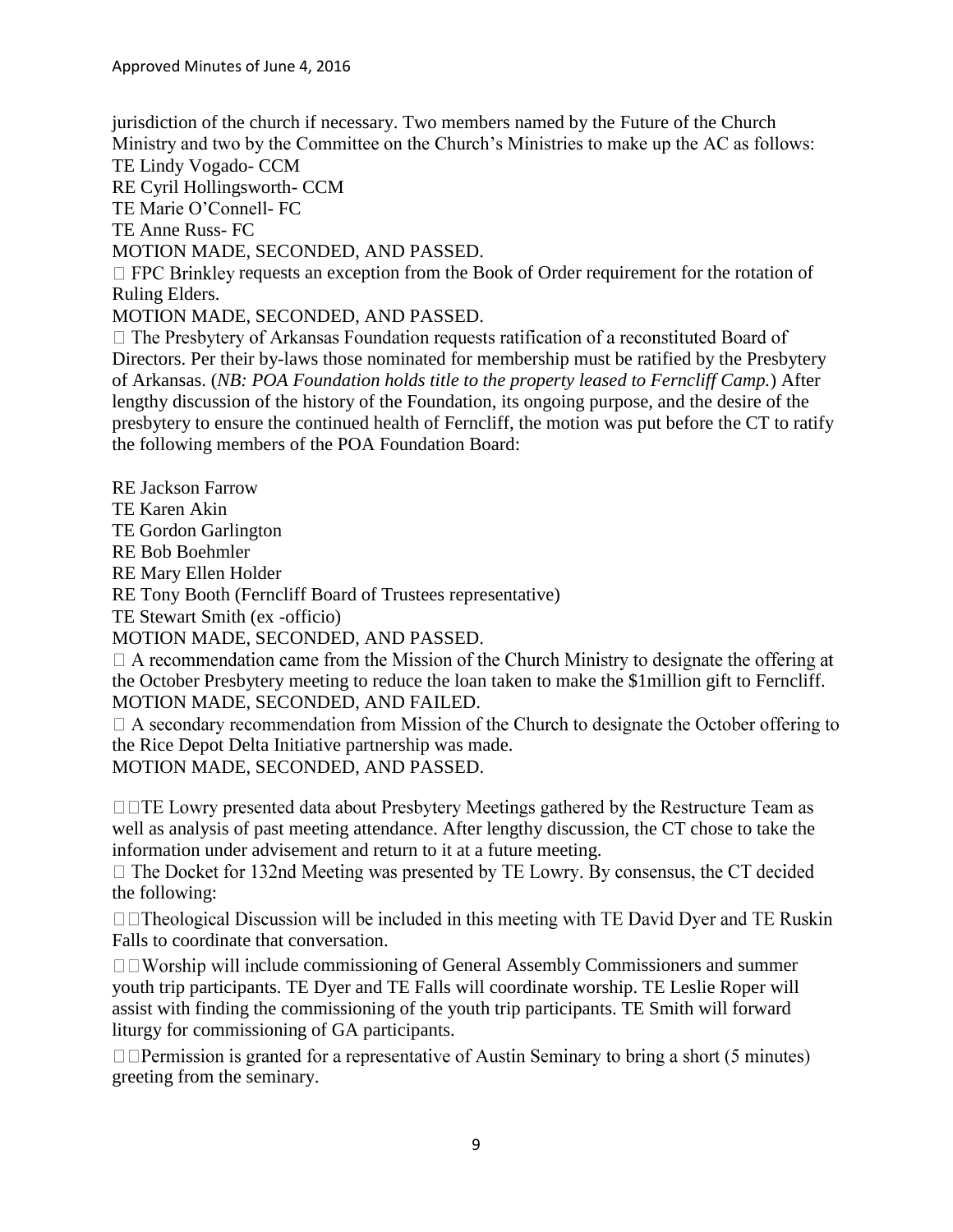$\Box$  What has traditionally been the short welcome from the host church will instead be a time to highlight the ministries of the host churches (Pulaski Heights and Westminster, LR)

 $\square$  The docket is approved to reflect the above.

 $\Box$   $\Box$  A recommendation to accept the invitation of First, Harrison to host the 133rd stated meeting October 21-22, 2016 with First, Bentonville as a back-up was considered.

## MOTION MADE, SECONDED, AND PASSED.

 $\Box$  A recommendation to set the dates and location of the 134th stated meeting as February 17-18, 2017 at University of the Ozarks was considered.

## MOTION MADE, SECONDED, AND PASSED.

 $\Box$  A recommendation to set the date of the next CT meeting as 10 am October 1 at Grace, LR was considered.

MOTION MADE, SECONDED, AND PASSED.

 $\Box$  A request was received from FUPC that the presbytery approve their grant request to General Assembly.

MOTION MADE, SECONDED, AND PASSED.

There being no further business before the team, and a motion to adjourn being approved by consensus, the moderator closed the meeting of the Coordinating Team with prayer at 3:40pm.

## **Report of the Administration Ministry Area**

Committee moderator TE Catherine Allsbury, HR, Second, Little Rock gave the report. **Information:** 

#### **Proposed change in job description for the Stated Clerk:**

David Dyer resigned as Assistant Stated Clerk, effective February 29, 2016. The Administration Ministry Area is proposing that this position be eliminated, duties transferred to the position of Stated Clerk. At the May committee meeting, a new job description was approved, which combined the duties of Assistant Stated Clerk and Stated Clerk, with the exception of taking minutes for meetings of the Presbytery. A recording clerk will be hired to take minutes at each meeting, to be paid a stipend.

Administration recognizes that this presbytery is in transition – from the old structure to the new; from the previous General Presbyter to the current G.P. This change in job descriptions marks another transition. These job descriptions could be reevaluated at the end of the term of the current Stated Clerk (February, 2017).

## **Loans taken for the Ferncliff Capital Campaign**

 $\Box$  Presbytery continues making payments on interest only on both the larger and smaller loan.

 $\Box$  The Administration and Future of the Church areas are having conversation about the possibility of selling other property in order to pay down this debt.

 $\Box$  It appears that the property on Chenal Blvd. in Little Rock will not sell in time to help with debt reduction in this calendar year.

## **Financial Reports**

See attached financial reports as of April 30, 2016. At their meeting Administration noted that interest income for the first four months has been higher than was anticipated for 2016.

## **For Presbytery Action:**

**1. That the presbytery adopt the revised Stated Clerk Job Description (below). Motion was approved.**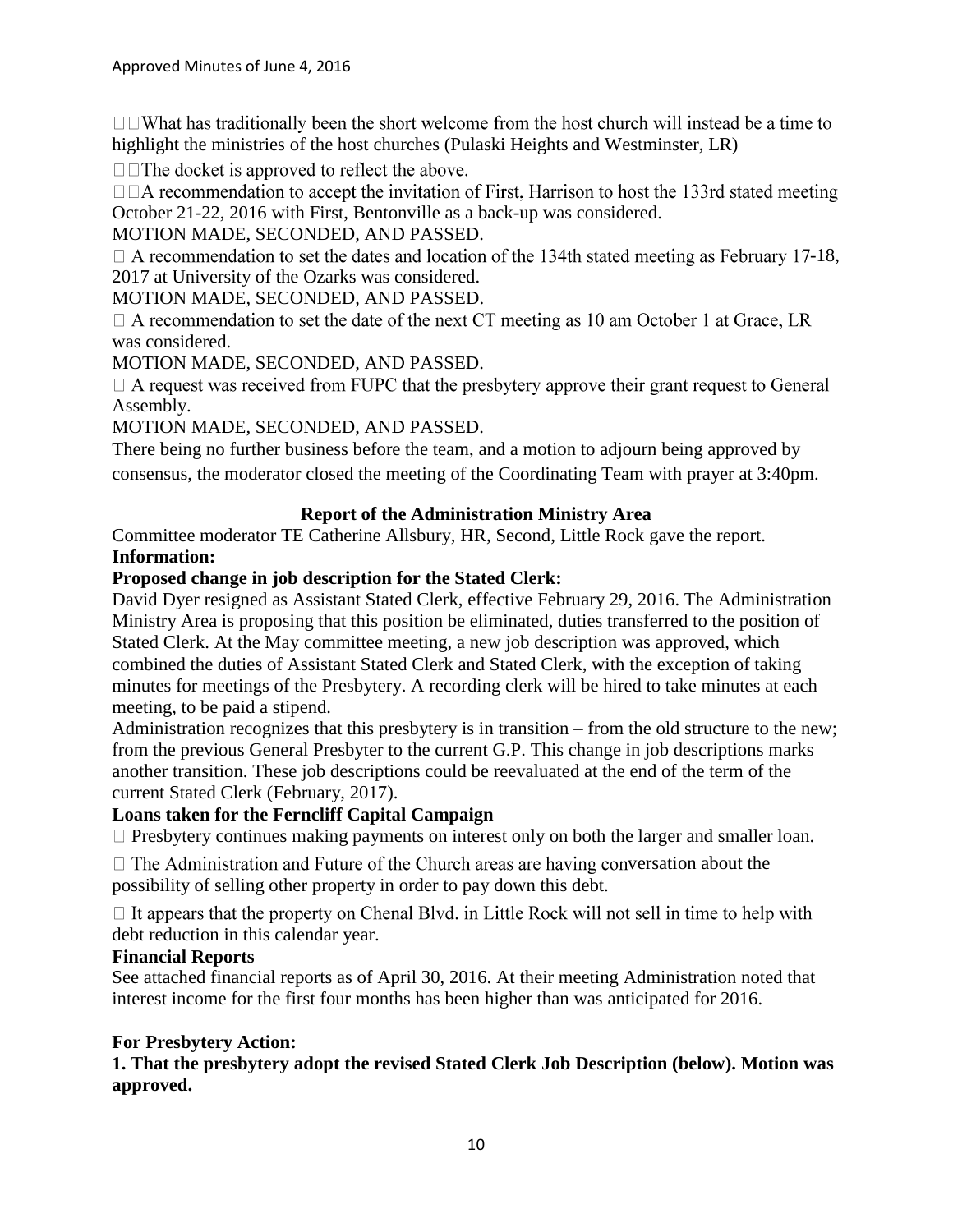**2. That Stated Clerk TE Robert Wm Lowry's compensation be revised as follows:** 

**a. Salary increased \$2400 to \$18,879.96 retroactive to January 1, 2016.** 

**b. Board of Pensions increased per salary change.** 

**c. Professional Expenses (travel, etc. line item 8400-13-1-000) increased \$2000 to \$6300. Motion was approved.**

**3. That the position of Assistant Stated Clerk be suspended and unfilled for an indefinite period of time. Motion was approved.**

# *PROPOSED REVISED* **Job Description**

**Stated Clerk of the Presbytery of Arkansas** 

NB: Text to be added is indicated in *bold italic.* Text to be removed is indicated with a strike through.

The Stated Clerk shall be a Teaching or Ruling Elder and shall be enrolled as a member of Presbytery. The Stated Clerk shall serve a term of three years (or a portion thereof for special elections) and is eligible for reelection by the Presbytery. The Stated Clerk shall function in accordance with the Book of Order (G-3.0104 and other relevant provisions of the Book of Order).

1) Duties related to Stated Clerk's training/continuing education:

□□Attend denominational annual polity conference when possible.

□□Attend General Assembly meetings at least once during Stated Clerk's three-year term.

 $\Box$  Maintain membership in the Stated Clerks' Association.

2) Duties related to training of others:

 $\Box$ Train Permanent Judicial Commission as needed.

 $\Box$  Train administrative commissions assigned to churches as needed.

 $\Box$  Facilitate the training of new General Assembly (GA) commissioners with General Presbyter and possibly former GA commissioners.

 $\Box$  Work with the current GA commissioners as the polity task force to advise Presbytery on votes on the proposed constitutional amendments.

In cooperation with the Christian Education and Nurture (CE&N) Committee, arrange *Lead*  annual training of clerks of session.

## Train the cluster records review teams prior to the June Presbytery meeting each year. *With the Coordinating team, establish a process for the regular review of session minutes and congregational registers.*

3) Duties related to legal signatory:

 $\square$   $\square$  Serve as one of the elected signers of legal documents for the Presbytery, along with the Moderator of Presbytery and the General Presbyter.

 $\square$   $\square$  Sign deeds, contracts, etc. as directed by presbytery authorization.

Connection.

4) Duties related to staffing:

□□Serve as staff resource to the Permanent Judicial Commission, *Coordinating Team*, *Nominating Committee, and, with the General Presbyter, Committee on the Church's Ministries. Other duties may be assigned by the General Presbyter.*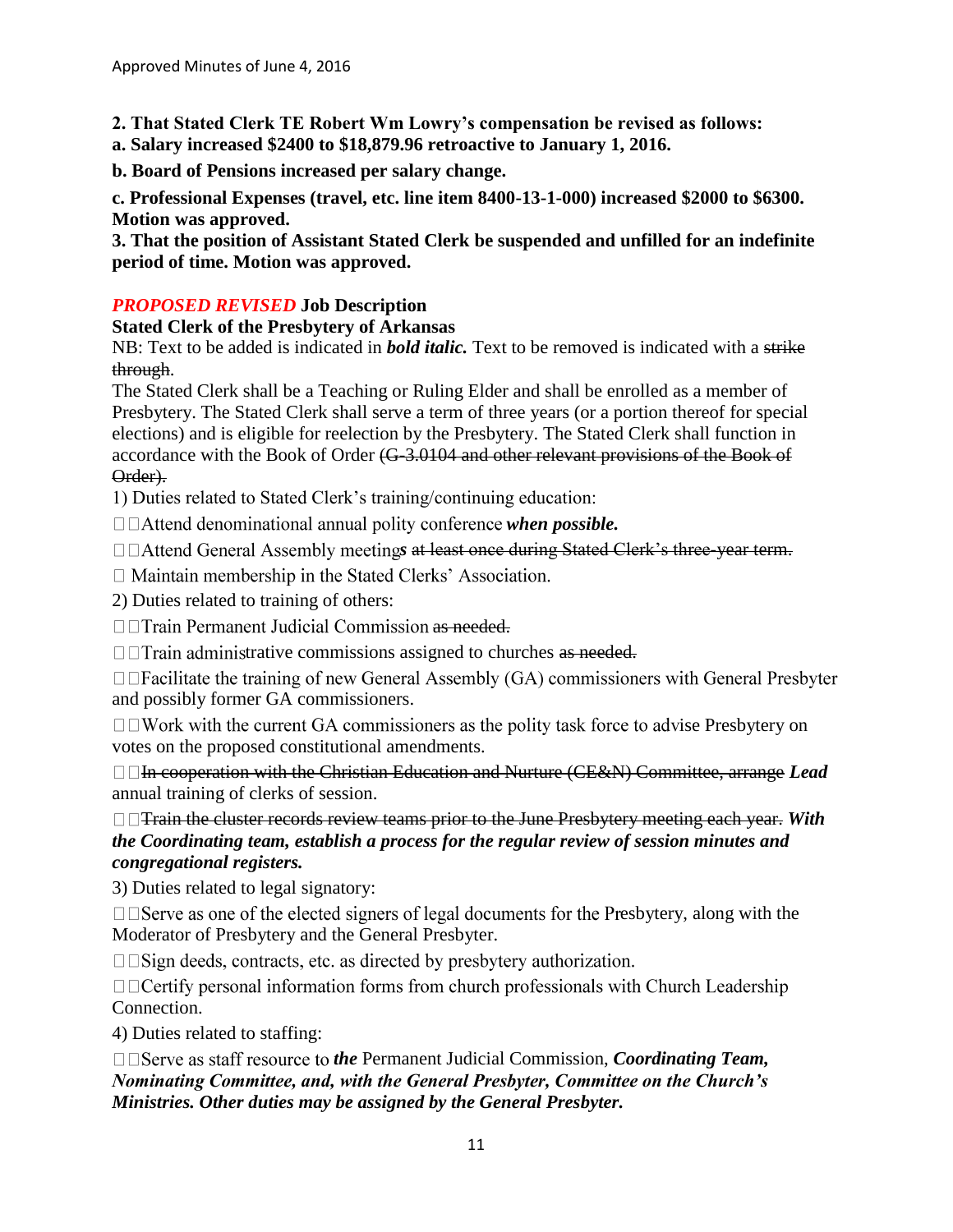$\Box$  In consultation with the Moderator of Presbytery and the Moderator of the Committee on Ministry (COM), appoint and train an Investigating Committee when an accusation has been filed.

□□In consultation with the Moderator of <del>COM</del> relevant presbytery committees and the General Presbyter, define the scope of duties, the goals and name the members of an Administrative Commission to address issues in churches.

□ □ Communicate with the moderator of the Committee on Ministry (COM) prior to each stated COM meeting, participate in the annual COM training retreat and may attend COM meetings, if necessary. Serve as a member of the Presbytery Crisis Response Team. *NB: Unnecessary if staffing the committee.* 

*5)* Duties related to polity *Constitutional Interpretation:* 

 $\Box$   $\Box$  Make polity rulings and  $\Theta$  *prepare* polity interpretations for churches, leaders, committees, boards, and councils of the Presbytery, in dialogue with the PC(USA) Stated Clerk and the Office of the General Assembly, when necessary.

6) Duties related to communications:

 $\Box$  Receive requests and communications from governing bodies, churches and individuals and as appropriate, refer them to committees of Presbytery or the Presbytery as a whole.

 $\square$  Possess and use appropriate technological skills.

□□Maintain, publicize and adhere to set "office hours" during which the Presbytery may contact the Stated Clerk *Be available to the presbytery for consultation on a regular basis.* 

 $\Box$  Regularly participate in presbytery staff meetings and at least monthly update the General Presbyter and Assistant Stated Clerk on work completed and works pending related to the job description.

7) Duties related to Presbytery meetings:

 $\Box$   $\Box$  Act as parliamentarian for all meetings of the Presbytery, assisting the Moderator in the orderly conduct of the business of the council.

 $\Box$  Work with the Moderator of Presbytery to perform the duties of the "presbytery meeting task" force" for any special called meeting of presbytery.

the responsibilities for staff resource for the presbytery meeting task force.

 $\Box$  Work with Moderator of Presbytery and Assistant Stated Clerk in preparing the Presbytery meeting packet and proposed docket.

 $\Box$   $\Box$ Solicit, receive and report invitations to host Presbytery meetings, then respond with pertinent information to host to help them prepare for the meeting.

 $\Box$  Receive display requests from "regular displayers" at Presbytery meetings and report to host group at walk-through. Refer extraordinary requests to General Committee in accordance with polity.

 $\Box$   $\Box$  Receive, report and record requests for excused absences.

 $\Box$  Meet with and instruct Leave of Absence committee and Tellers.

8) Duties related to General Assembly:

 $\square$  $\square$ Sign, as needed, any reports required of the Presbytery by the General Assembly that the Assistant Stated Clerk may prepare.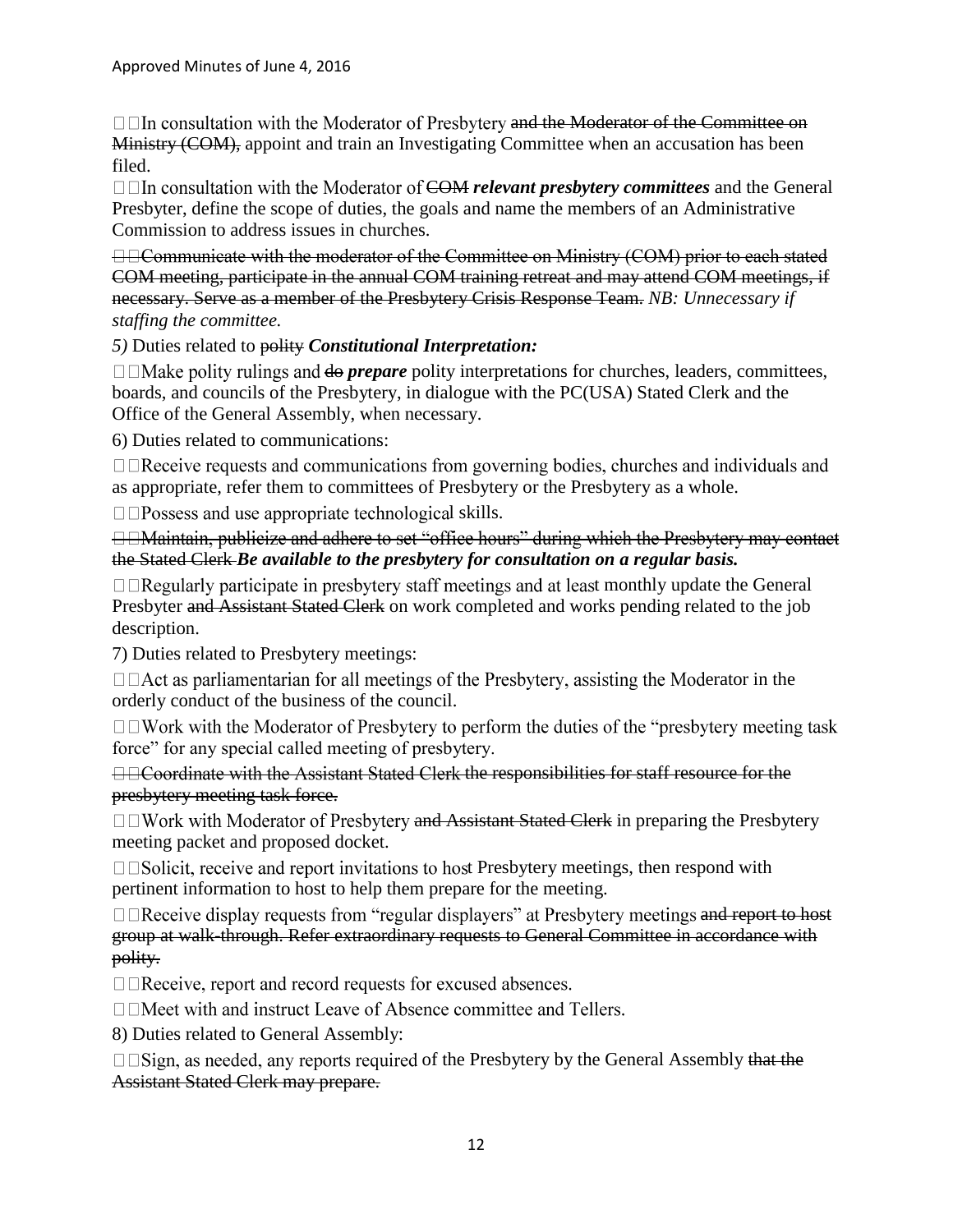$\Box$  Receive and report, as appropriate, all correspondence from the PC(USA) Stated Clerk and the Office of the General Assembly.

9) Duties related to record keeping:

*Presbytery office* on premise and provide to the Presbytery office files of all official actions by Presbytery, commissions and the Stated Clerk.

 $\Box$  Edit and file a full and accurate record of the minutes of the Presbytery, coordinating reading and revising of the minutes with the Presbytery Moderator, General Committee **Coordinating Team** Moderator and Stated Clerk within three weeks after each meeting.

 $\Box$  Present each year properly attested copies of the Presbytery minutes to the Synod for its review (with table of contents, index, appendix in accordance with Synod's requirements) and shall preserve *5* said copies as the official records of the Presbytery. One copy should be submitted to the Presbyterian Historical Society annually.

 $\Box$   $\Box$  Make and keep accurate rolls of the Ministers, Certified Christian Educators, Commissioned Ruling Elders, and Candidates under care of the Presbytery.

 $\Box$  Maintain files in the Presbytery office of all official actions by Presbytery, commissions and the Stated Clerk.

10) Supervise work of the Assistant Stated Clerk.

 $\Box$  With the General Presbyter and the Personnel sub-committee, participate in the annual evaluation of the Assistant Stated Clerk.

10) Perform other duties as needed for Presbytery to abide by the Book of Order and the Presbytery of Arkansas Ministry Manual

11) Accountability and evaluation of the Stated Clerk shall be in accordance with the Presbytery's Standing Rules. The Stated Clerk shall report to the General Presbyter and Personnel Subcommittee.

# **Report of the Committee on the Church's Ministries**

Committee moderator TE Dari Rowen, First, Benton gave the report. **For Information:** 

 $\Box$  The CCM approved the Validated Ministries of TEs David Gill, Marie Mainard-O'Connell, Ray McCalla, Rebecca Spooner, and Susan Rose. The CCM also approved adopting a new policy of only needing to re-consider validated ministries if and when there are changes in the ministry.

 $\Box$  The CCM approved adopting a plan titled "Regional Teams of Connection"

 $\Box$  The CCM approved the membership transfer of TE Carl McCormack to Palo Duro Presbytery.

 $\Box$  The CCM approved the membership transfer of TE Liz Lindsey to Heartland Presbytery, to serve as Pastor of First Presbyterian Church in Higginsville, MO.

 $\Box$  TE Chris Jones was elected to serve as Vice Moderator of the Committee on the Church's Ministries.

 $\Box$  The CCM approved requesting the Board of Pensions to not require Second Presbyterian Church to pay vacancy dues on the newly vacated position of Associate Pastor (recently vacated by Rachel Shepherd in a temporary capacity and by Camille LeBron Powell in a called capacity), as this position is being eliminated.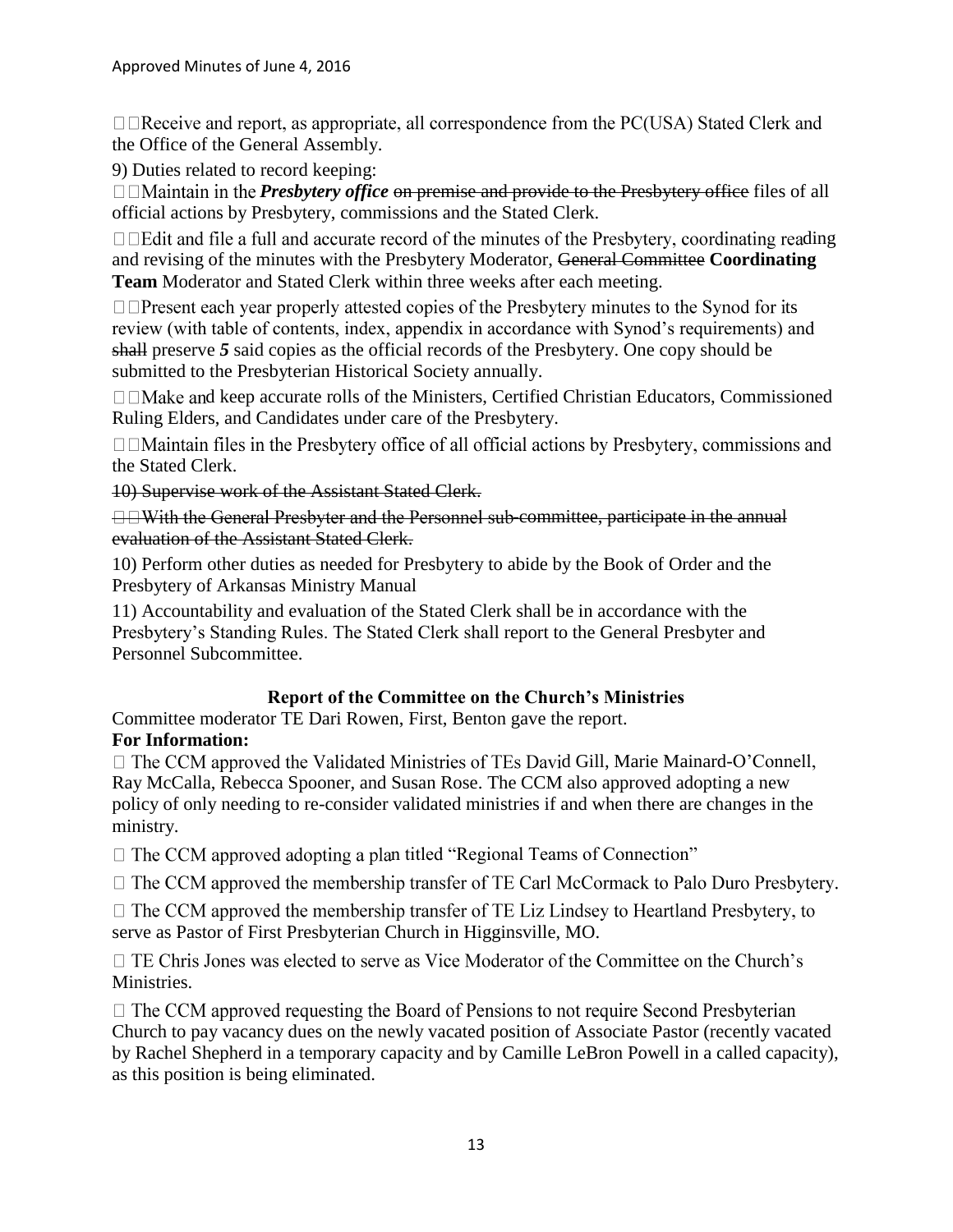$\Box$  The CCM approved TE Sarah Strong of Mid-South Presbytery as the Pulpit Supply of First Presbyterian Church of Marianna, Arkansas.

#### Necrology: TE Reinhold Schmidt, HR

Christian sympathy is extended to the family and friends of Teaching Elder Reinhold Schmidt, Jr., 83, who died on April 18, 2016 in Townsend, MT. He was an honorably retired minister member of the Presbytery of AR.

A native of Chicago, "Reiny" earned a MA from the University of KS., BD and Th. D from San Francisco Seminary where he was part-time faculty. He was ordained in 1963 in Salina, KS. He served churches in Missouri and Kansas and came to AR in 1978 as pastor of Park Hill Presbyterian, North Little Rock. Later he served as interim pastor at St. Andrews, Little Rock and Central, Pine Bluff, before retiring in 1998. He later served as interim at First, Benton. He is gratefully remembered for establishing the Laurence E. Schmidt Counseling Center through the Vera Lloyd Home to minister to church professionals and other individuals in need of therapy. He served on this presbytery's personnel committee and Committee on Ministry and with Presbyterian Family Services, after establishing the AR Alliance for the Mentally Ill. At his request no memorial service was held, and his ashes were scattered near his home. He is survived by a son, daughter-in-law, and grandchildren of Sherwood, AR.

#### **For Action:**

- **1. Motion to enroll TE E. W. "Bo" Lewis, honorably retired, upon dismissal from Sierra Blanca Presbytery.** Lewis was introduced and spoke to the commissioners about his third time to be a member of this presbytery. **Motion was approved.**
- **2. Motion to approve the call of TE Paul Fulks as pastor of First, Heber Springs, effective June 1, 2016, with the following terms of call:**

**Effective salary Cash Salary \$30,000 Housing Allowance \$18,000 TOTAL \$48,000 Reimbursable expenses (by voucher) Continuing Education \$1,200 Professional Expenses \$1,200 Vision Insurance Provided, Paid vacation – 4 weeks, Paid Continuing Education – 2 weeks, Paid Parental Leave – 6 weeks, Sabbatical plan to be approved by CCM at end of five years of full time ministry. Motion was approved.**

## **Report of the Committee on Leadership Development**

No report was given.

## **Theological Discussion**

The topic for this meeting's Theological Discussion, "What does the Bible mean to you?" was introduced by TE Falls. Speakers were TE Debra Carl Freeman, RE H. K. Stewart and RE and Certified Christian Educator NiAnn Thompson. Other speakers were then invited to the microphone for further comments.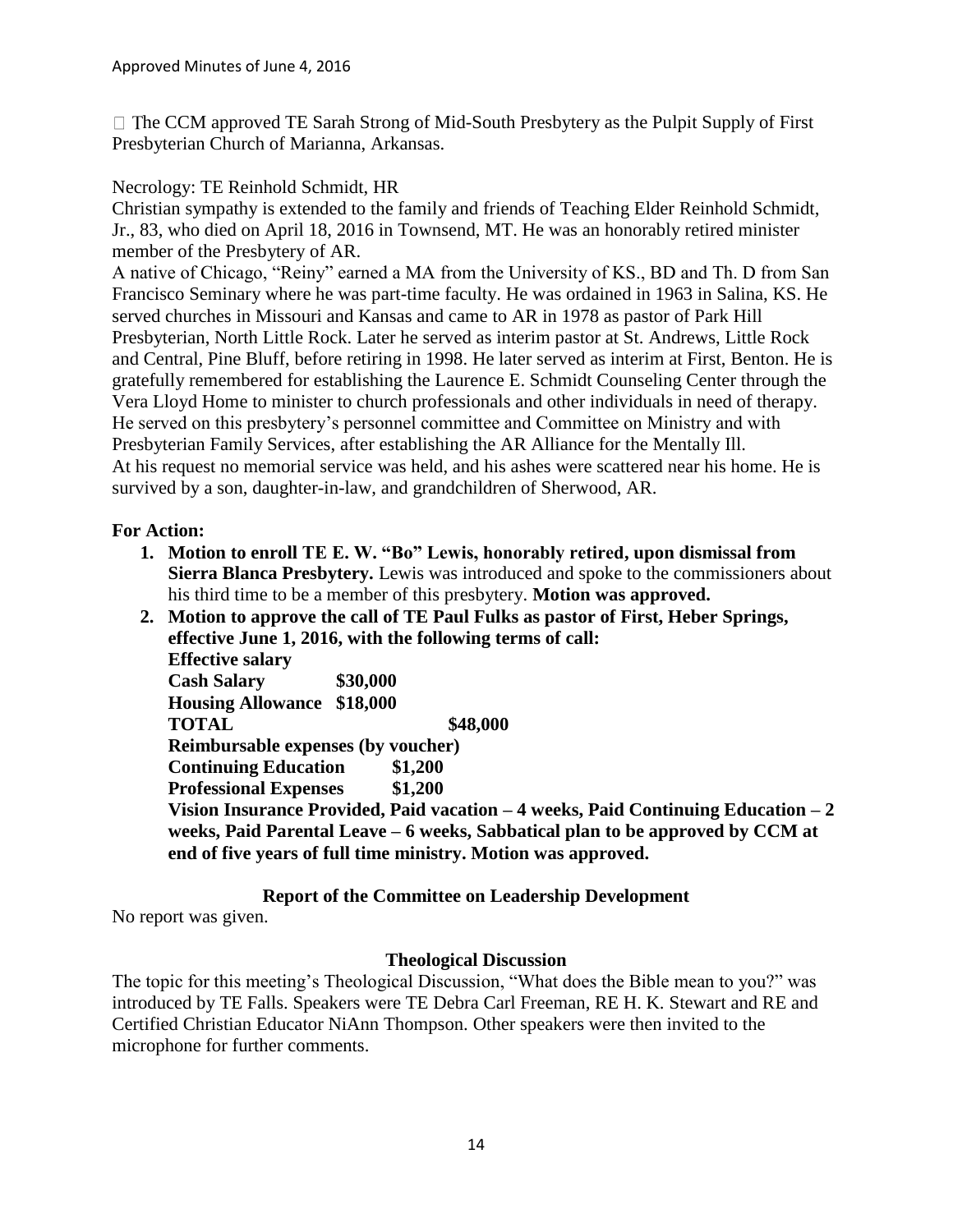Moderator Sellars called on TE Falls to pray God's blessings of the noon meal which was served in Fellowship Hall.

#### **Presbytery Meeting Resumes**

Meeting resumed at 1:15 p.m. and it was announced that the offering during worship for United Campus Ministry at UofA, Fayetteville totaled \$1,375.

#### **Report of the Administrative Commission for First, Siloam Springs**

TE Katie Cummings, member of the AC, reported on the history of the COM Task Force since 2014 related to the request for dismissal. (Full report in Appendix). The AC replaced the TF in October, 2015 and their work is documented in the report covering Jan. through May. The congregation chose the Evangelical Presbyterian Church to which to be dismissed. Those who wish to remain in the PC(USA) have been given attention and care.

**Motion that the Presbytery dismiss the First Presbyterian Church of Siloam Springs from the PC(USA) in order to be received by the Evangelical Presbyterian Church. This dismissal is subject to the completion of all documents related to the financial settlement of \$250,000**. **Motion was approved.**

(This amount is appraised value of church property.) Pay period will extend from June 4, 2016 to June 4, 2021.

TE Breck Castleman, Siloam Springs pastor, spoke in appreciation of the work of the AC which has represented the presbytery well with respect and no adversarial feeling, been respectful of FPC and shown a spirit of mutual respect as the congregation moves to another denomination. He encourages consideration of using funds from the settlement for Hispanic NCD. Kelly Pearson asked about the relationship of TE Breck Castleman with presbytery. Castleman replied that he asked to be released to Evangelical PC and asked if a motion was appropriate now. Moderator referred him to CCM. Stated Clerk will work with him to take care of that process. TE Rebecca Spooner grieves the loss of the congregation and asks where the funds will be going. Cummings said the AC has not discussed this matter. Moderator and SC agreed that there is no policy, SC said funds will initially go into general fund. TE Cindy Saul thanked the commission and asked what will happen if the church defaults on debt and who retains the name of the church. Cummings answered that the church retains its name and that the default would not affect the presbytery. Sellars prayed for all involved in this departure. Spooner's motion will be received under New Business.

## **Report of the Administrative Commission for Woodlands, Hot Springs Village**

TE Frank LeBlanc, clerk of the AC, gave the report. The AC was elected on Sept. 21, 2015, met with Session of WPC on October 5, 2015, and LeBlanc reported congregational discontent had gone on a long time. The discernment was unilateral without presbytery involvement. Presbytery offer was rejected. Counter offer was offered on May 12, 2016. AC presented a counter offer in the neighborhood of the amount of Siloam Springs' offer of \$250,000. WPC noted the 2008 quitclaim deed. AC has consulted with the Stated Clerk and counsel.

**Motion is that the Presbytery DECLINE Woodlands Presbyterian Church's request to be dismissed to the Evangelical Presbyterian Church; and Reject as inadequate the financial offer of Woodlands Presbyterian Church in their letter of May 12, 2016, as set forth and direct the Stated Clerk of the Presbytery of Arkansas to correspond the presbytery's decision to the appropriate parties. Motion was approved.**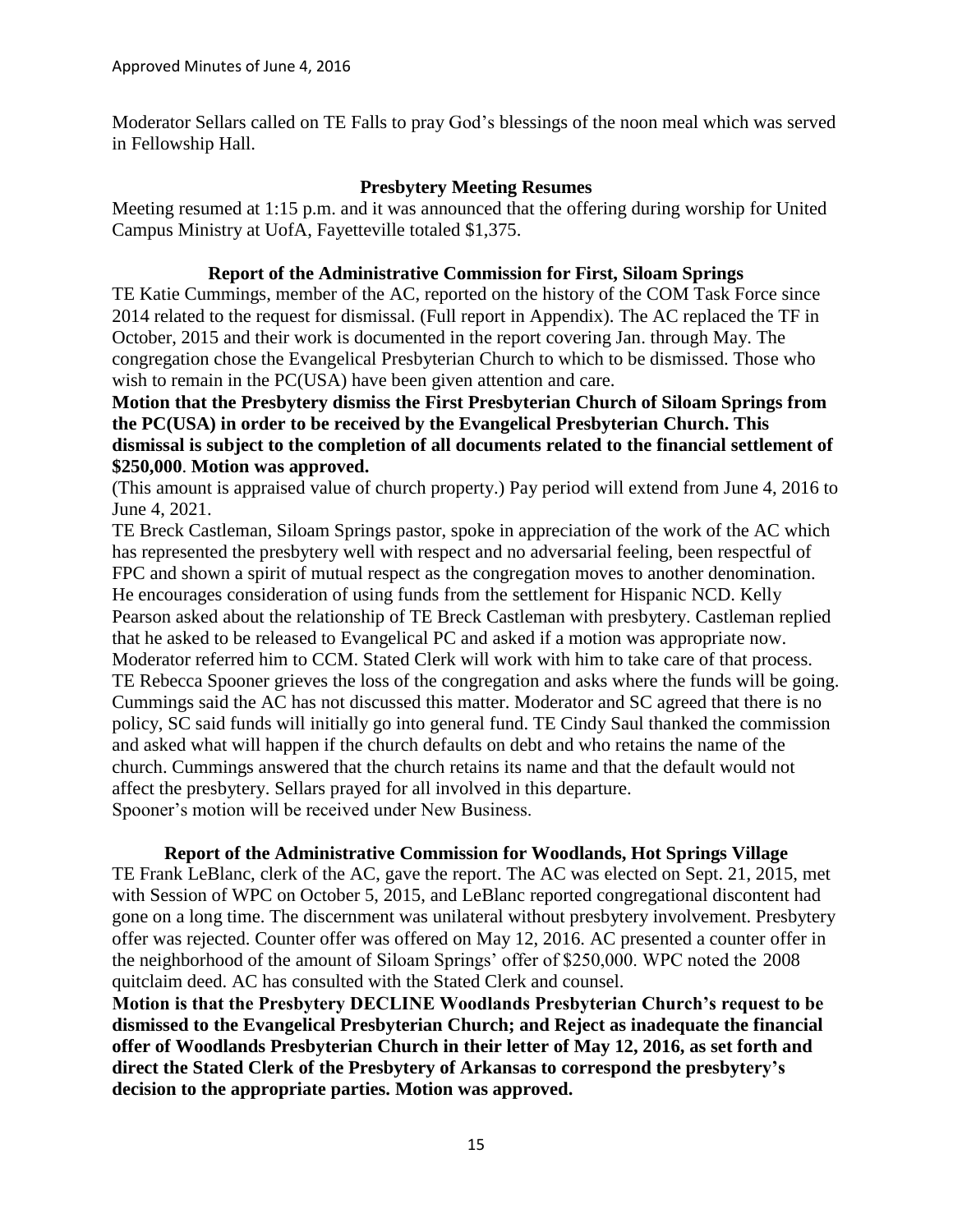Falls asked what issues were causing these congregations to seek dismissal to EPC rather than to any other religious body. Castleman replied that either one would be compatible with his congregation, but ordination of women was an issue with some other denominations.

RE Ruth Hamilton, vice moderator, moderated the next portion of the meeting.

## **Report of the Committee on Nominat**ions

Committee Moderator TE Elizabeth Gabbard, First, Arkadelphia gave the report. **For Information:** 

The form to self-nominate or nominate someone from individual congregations is in packet and she invited nominations. (Section M (Forms and Registration Documents).

- **1. The Committee on Nominations moves the election of the following persons to fill unexpired terms and begin service immediately:**
	- **1. Ruling Elder Charlie Brown, Wynne Presbyterian (region 5), Committee on Church and Its Ministries, Class of 2018**
	- **2. Teaching Elder Karen Akin, Second, Little Rock (region 3), Synod Commissioner, Class of 2017**
	- **3. Ruling Marty Shepherd, First, Dardanelle (region 2), Committee on Church and Its Mission, Class of 2016. Vice Moderator called for nominations from the floor, and there were none. Nominees were elected.**
- **2. The Committee on Nominations moves the election of the following person:**

**Teaching Elder Leslie Bethell Roper, First, Batesville (region 4), Vice Moderator of Presbytery, Class of 2017.** Call for nominations from the floor yielded none. **Nominee was elected.**

# **Report of the Future of the Church Committee**

Committee moderator RE Leah Shell, Second, Little Rock, pointed out the written report which follows but gave no verbal report.

## **For Information:**

The Future of the Church committee met on April 7, 2016. Committee duties were discussed in depth and subcommittees were formed. The following subcommittees now have title and members.

Property: This subcommittee deals with property like Chenal and the Crossover property in Fayetteville. This committee is also charged with maintaining property once congregations fold. Please reach out to either Leah Shell or Ted Belden with any questions pertaining to property issues.

Visioning and Vitality. This subcommittee is charged with reaching out to the congregations and ministries committee currently serve as well as to congregations who might need help in the future. Peg Falls-Corbitt is the chair of this subcommittee. Also serving with her are Steven Frazier and Suzanne Bethell.

New Worshipping Communities: This committee works with congregations and groups on new types of worshipping communities. Chairing this subcommittee is Anne Russ. Also serving on this committee are Anne Russ, Jeff Price, Dick Freer, Theresa Spragins and Mike Vinson.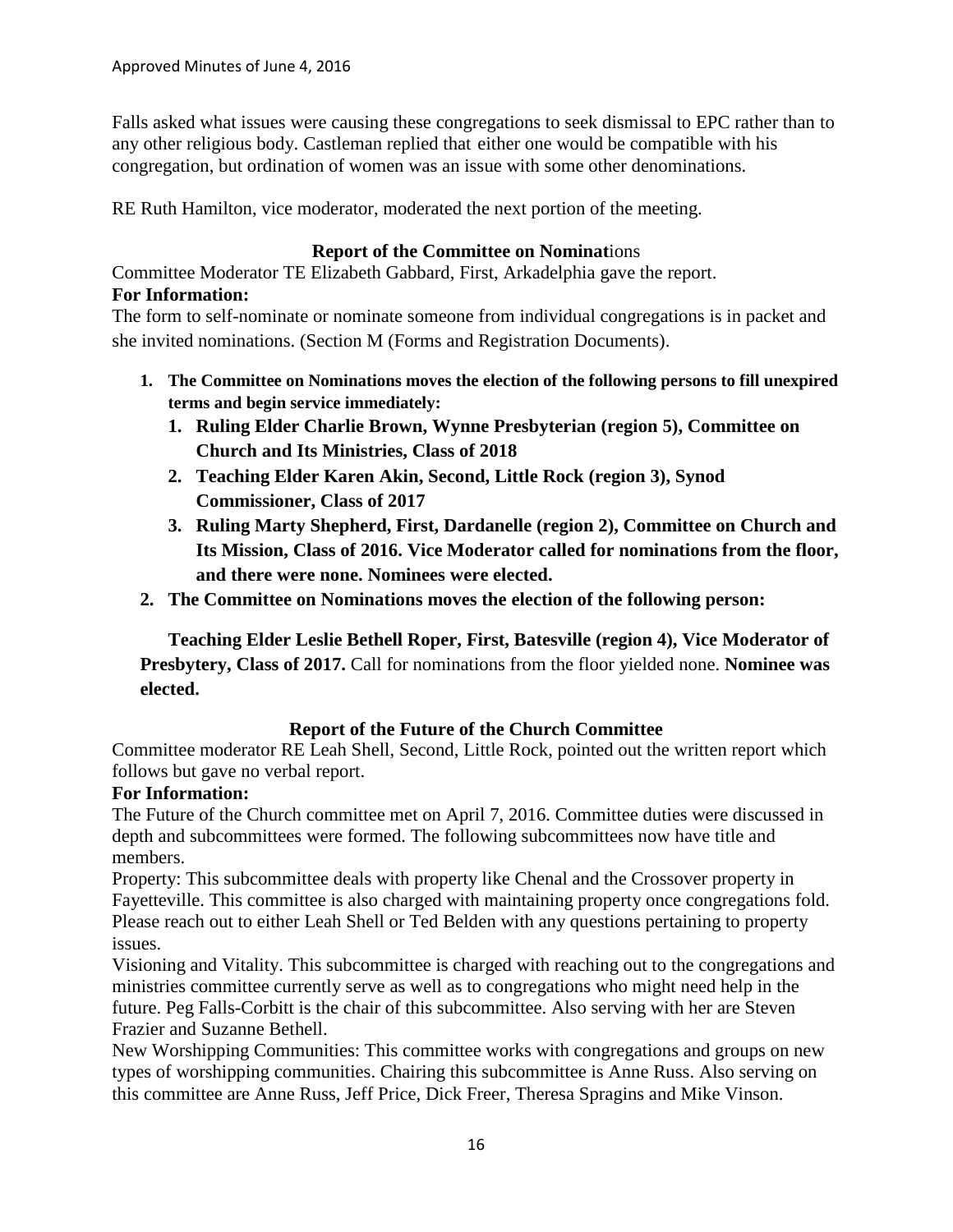Community Resourcing: This subcommittee works with congregations who are seeking support. Brian Brock is chairing this subcommittee. Some of the first work this subcommittee will be tackling is developing policies for grant requests.

Branding and Technology: This subcommittee is charged with using technology to lead change in organization work flow for ministries within this Presbytery. Chairing this subcommittee is Phil Blackburn. Also serving on this subcommittee is Becky Purcell.

A motion was made, seconded, and passed to send 2 ministry members to serve on the presbytery Coordinating Team: Ted Belden (region 1) & Peg Falls-Corbitt (region 2). Ted Belden made the committee aware of a conference in Irving, Texas on April 25th and 26th. The title of the conference is "The Presbyterian Church in A Changing Landscaping" Transportation costs will be paid with Future of the Church Funds. Ted Belden and Becky Purcell attended this conference.

Several members of the Future of the Church continue working on Administrative Commissions. These commissions include Rogers, Pocahontas and Ozark. Anne Russ and Marie Mainard O'Connell are also serving on the Lonoke Commission, but have yet to meet.

Other old business from the former CC&D was discussed. The Chenal Property continues to be listed by Melanie Gibson at Colliers. Ted Belden will meet with agents in Fayetteville to begin the process of listing the Crossover Property.

Ted Belden will work on a worship service to celebrate the Gravette Congregation. Brian Brock will work with the Van Buren Church to apply for a historic designation for their church. The hope is to have new sources of funding for some of the needed repairs. Ted Belden made the committee aware of the Uncommon Worship at the Walnut Grove Church. Ted made a motion to approve UCM's adding liability-only insurance for Walnut Grove to the UCM policy, to be paid for through UCM's grant funding. Motion was seconded and passed. Committee meeting and reported ended.

## **Report of the Mission of the Church Ministry Area**

Committee Moderator RE Kelly Pearson, CRE First, Dardanelle gave the report. **For Information:** 

The Church and Its Mission Ministry-Area is off and running. As a hybrid of the former Mission Committee and portions of the Christian Education Committee, it thus far has been a process of reviewing the past ministries of these two and the new policies to ascertain the present. With God's help they have begun to understand what the ministry-area is to be about in relation to the vision for the entire presbytery.

There have been two meetings for the Church & Its Mission: February 27th and May 3rd. There are eleven members, including the moderator. NiAnn Thompson of the presbytery staff is our resource. And her knowledge has been invaluable to this process of beginning anew.

The budget-items of the ministry-area have been reviewed. Some unpaid commitments from 2015 have been executed through the presbytery office. And there will be continued effort to establish priorities from the many needs in the mission and Christian education areas. And, of course, this takes place under the financial restraints placed upon all of the ministry-areas and work of the presbytery.

Arkansas Interfaith was sent its final support for 2015 to indicate the ministry area's good-faith and the presbytery's continued support to ecumenical relations.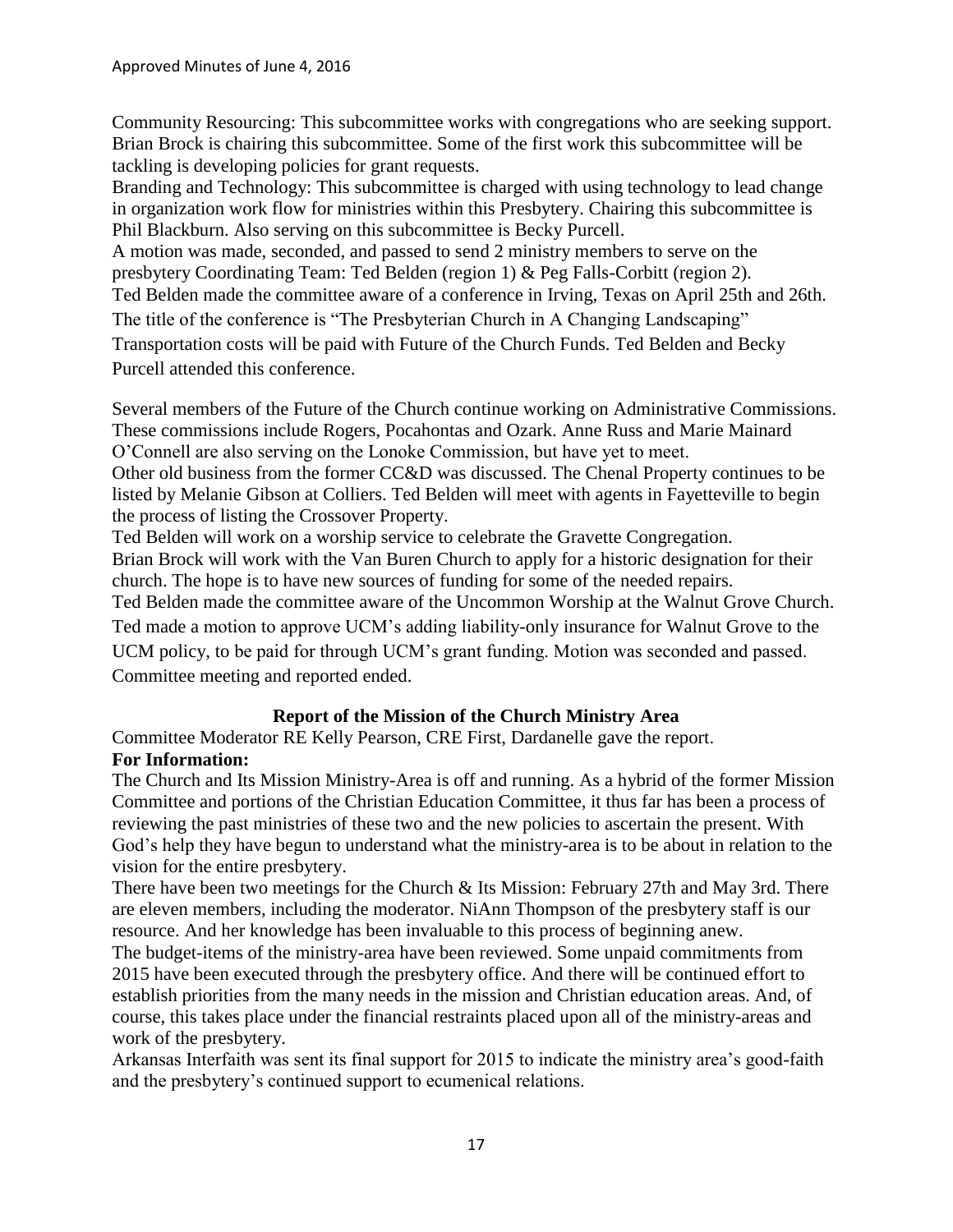The ministry-area immediately launched into examination of the covenanted partners and entities related to the Presbytery of Arkansas, seeking revisions of covenants (generally they are reviewed/revised every five-years); reports of activities and budgets, that are in turn relayed as reports to the presbytery. These partners and entities are: Presbyterian Women, Ferncliff Camp & Conference Center, the Arkansas Presbyterian Pilgrimage(ARPP), the Honduras Ministry, the Presbytery Resource Center Advisory Board, and the Arkansas Black Presbyterian Caucus(ABPC).

As well, the Disaster Preparedness (and Response) Committee is the ministry area's single "permanent sub-committee." And the single major event supported is The P.L.A.C.E. For its third year, it will again be held at Second Presbyterian Church, Little Rock, on August 6, 2016. Kristi Button is the director of this year's event. All churches and all members are encouraged to participate.

Presently, the revised covenants of ARPP, ABPC, and Ferncliff Camp & Conference Center are before the presbytery for review and approval.

Future decisions and allocation of funds will regard such things as a Haiti mission-trip, allocations of the Centsability Offering, amidst the discernment of prioritizing former and new commitments.

The offering received at the June Presbytery Meeting shall go to the United Campus Ministry of the University of Arkansas. This will symbolize not only the moral support via the new Church and Its Mission Ministry-Area, since it no longer reports to this portion of the former Christian Education Committee, but to the support from the entire presbytery for UCM.

The upcoming meetings for this ministry-area will be July 14th, 10:00, at the presbytery office conference room; and, November 1st, 10:00, with the meeting location undecided.

The Church and Its Mission ministry-area invites you to pray for its discernment on how best to serve God among so many opportunities and with decreasing budgets.

# **For Presbytery Action:**

**1. That the presbytery approve the reviewed and revised covenant between the Presbytery of Arkansas and the Ferncliff Camp & Conference Center (below).** This was on page 27 of the original packet. **Covenant was approved.**

**2. That the presbytery approve the reviewed and revised covenant between the Arkansas Black Presbyterian Caucus and Presbytery of Arkansas (below).** This was on page 33 of the original packet. **Covenant was approved.**

**3. That the presbytery approve the reviewed and revised covenant between the Presbytery of Arkansas and the Arkansas Presbyterian Pilgrimage (below).** This was on page 30 of the original packet. **Covenant was approved.**

# **COVENANT BETWEEN FERNCLIFF CAMP AND CONFERENCE CENTER AND**

## **THE PRESBYTERY OF ARKANSAS**

*(revised June 2016)*

## **Nature of the Covenant**

The covenant is a traditional document honored by people of faith. It represents a continuing agreement between Ferncliff and the Presbytery of Arkansas to affirm and support one another as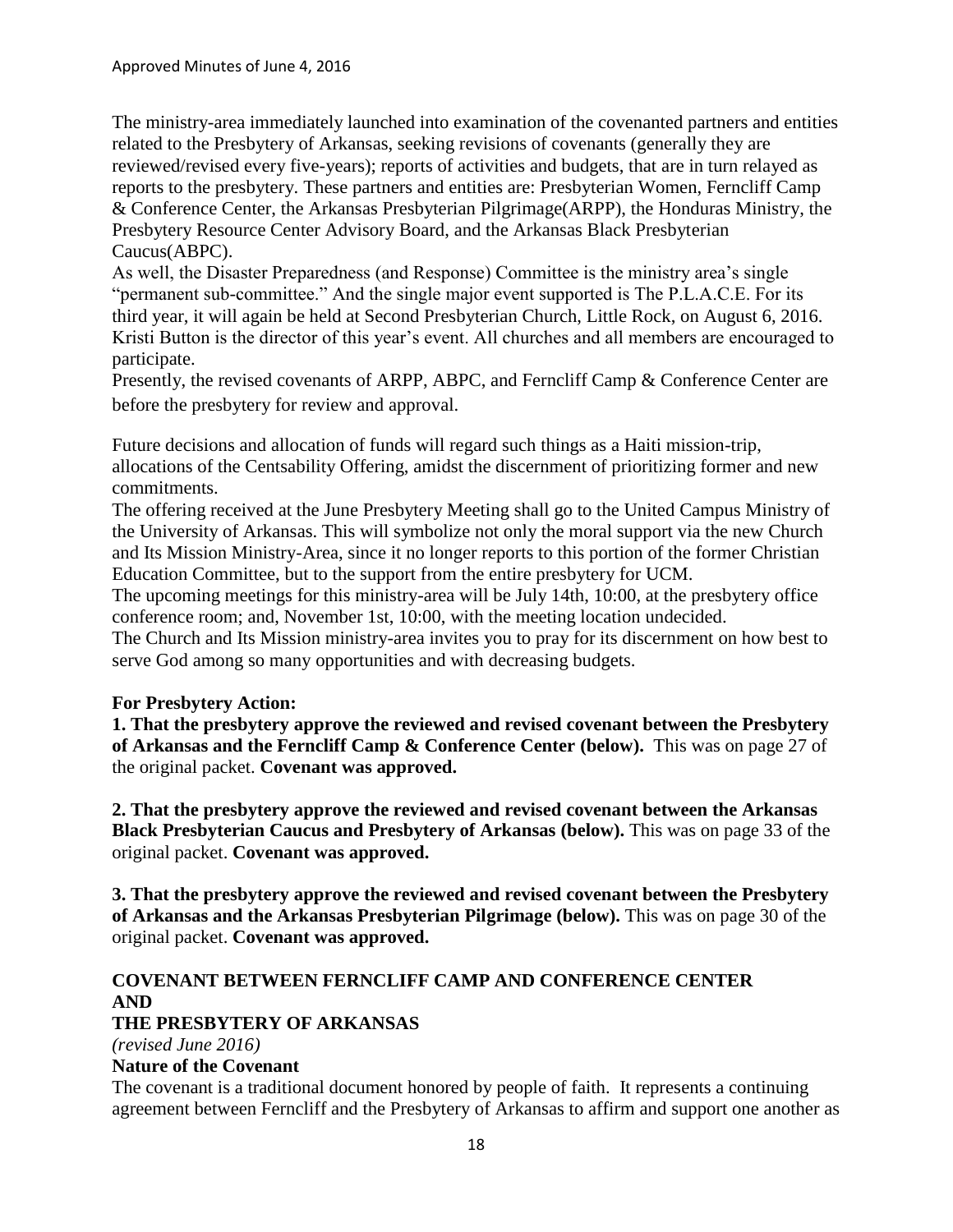distinct entities yoked in mutual mission. This covenant articulates commitments from and to each organization and seeks to perpetuate the good relations currently enjoyed. It is the hope of both parties that this document of faith will serve to bring even greater effectiveness and esteem to a positive and growing relationship.

## **Agencies in the Covenant**

The agencies involved in this covenant agreement are the Presbytery of Arkansas PC(USA) and Ferncliff Presbyterian Camp and Conference Center represented by the Ferncliff Board of Directors.

## **Mission of the Agencies**

The vision of the Presbytery of Arkansas is "to make visible the body of Christ. Called by Christ, we share the promise of our baptism and the hope of God's coming realm. The Presbytery of Arkansas seeks to make visible the body of Christ in Word and Sacrament, through teaching, fellowship, breaking of bread, prayer and acts of compassion. Trusting the Holy Spirit's guidance, we work to order our life together with glad and generous hearts." The mission of Ferncliff is "to make a positive impact in the world by opening eyes, minds, and hearts to God's transforming love."

## **History of the Relationship**

In 1937 Ferncliff was purchased by a group Presbyterians 'for the use and benefit of the Presbyterian Church in Arkansas.' Through the years Ferncliff has been gradually developed into a camp and conference facility of service to Presbyterians in ministry and mission. With 1,209 acres, Ferncliff is one of the largest sites among the denomination's 122 camps. In 1976 Presbytery voted to transfer title to the Presbyterian Foundation of Arkansas. In 1983 a longterm lease (99 years) was established between the Foundation and Ferncliff's Board of Directors. **Governance**

The reorganized Ferncliff Board of Directors, a 501(c)3 non-profit, had their first meeting in 1985. Ferncliff's Board is comprised of 18 members in three classes. The Board elects its members, paying attention to diversity and representation, and with an eye to bringing together the gifts and talents to effectively manage such a significant asset and diverse program. New members are brought to the Presbytery for approval. At least one member of the Ferncliff Board shall also be serving concurrently as a member of the Board of the Presbyterian Foundation of Arkansas that holds title to the Ferncliff property. The General Presbyter is an ex officio member. Ferncliff's minutes are sent to the Coordinating Team and regular reports given to the Church and Its Mission Ministry Area.

# **Commitments to One Another**

In order to nourish this covenant, there is a mutual commitment to active and open communication.

## Presbytery's Commitment to Ferncliff

1. The Presbytery understands that Ferncliff, like virtually all Presbyterian camps and conference centers, needs the financial support of the Presbytery, its churches and laypersons. Facilities, staffing and programs at Ferncliff will be considered among the priorities in the Presbytery annual budget.

2. The Presbytery and its professional staff will actively encourage and promote the use of Ferncliff by its churches, committees, adults and youth. In selecting locations for camps, conferences, retreats and meetings, the Presbytery will look to give preference to Ferncliff while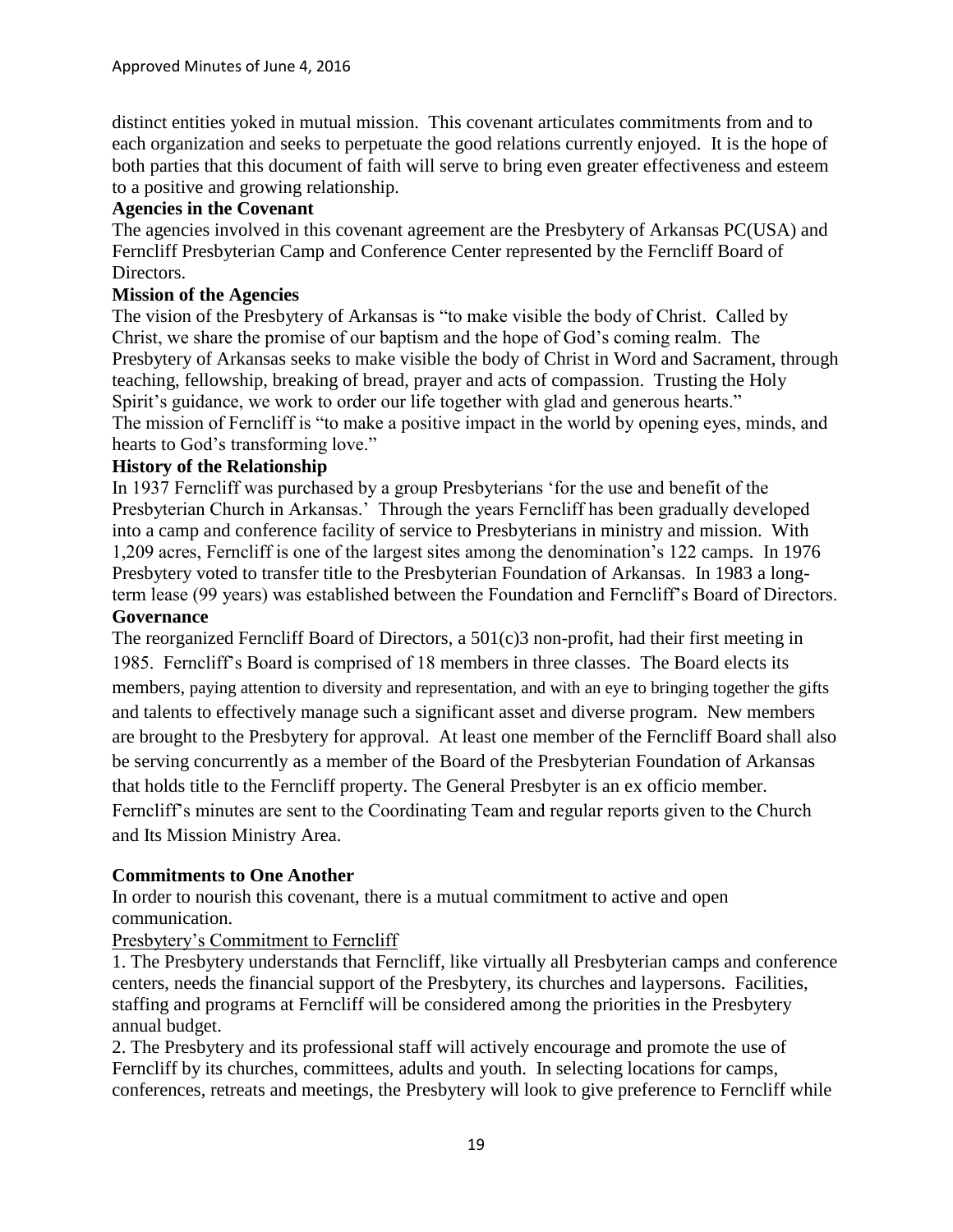maintaining the need for responsible financial stewardship and constituency concerns. This covenant document will be shared with new ministers and Christian Educators in their orientation to the Presbytery.

3. The Presbytery commits itself to prayer and spiritual support for the staff and programs of Ferncliff.

4. While Ferncliff is host site for events, it is also a valued partner in mission and the Presbytery commits itself to considering Ferncliff in strategic plans and visioning.

## Ferncliff's Commitment to the Presbytery

1. Ferncliff commits to viewing the Presbytery (its churches, committees, laypeople, educators, ministers) as its primary constituency. In scheduling facilities, setting rates and selecting programs, Ferncliff will look to give preference to Presbyterians while balancing the need for financial sustainability, ecumenical relations and mission opportunities.

2. Ferncliff will seek to be a good steward of those material and natural resources entrusted to it. It will aim to be transparent in disclosing its finances and all decisions with regular reports to Presbytery and minutes available on request.

3. Ferncliff will work collaboratively with Presbytery, committees, staff and church professionals. Among services presently offered are one free weekend or two free nights annually to all ministers and Christian Education professionals for rest and relaxation; a pool of scholarship funds for campers needing financial assistance; a reduced rate to congregations of the presbytery, and to the presbytery and its committees; complimentary rooms for Presbyterians needing short term respite accommodations or attending to family members in hospitals. 4. Ferncliff will work to honor the denominational commitment to issues such as diversity, inclusiveness, peacemaking, sound ecological principles and social justice

5. Ferncliff is committed to connectionalism among other camps and conference centers. It will continue as an active participant in the Presbyterian Camp and Conference Center Association (PCCCA) and will meet the accreditation standards of the American Camp Association.

# **Schedule for Reviewing the Covenant**

The Presbytery of Arkansas and the Ferncliff Board of Directors will appoint two members each to work with the Ferncliff Executive Director and the General Presbyter no less often than every five years to review this covenant and make recommendations concerning the reformation of the covenant relationship.

## **Arkansas Presbyterian Pilgrimage Program Covenant**

# **The Relationship of Arkansas Presbyterian Pilgrimage to the Presbytery of Arkansas**

**Arkansas Presbyterian Pilgrimage (ARPP)** is a lay led Spiritual Renewal Program Certified by the National Council of Presbyterian Fourth Day Movements. By virtue of this Certification and through this relationship, ARPP is guided and authorized to utilize the procedures and methodology of the Presbyterian Pilgrimage Program which have been modified to be consistent with the tenets of the Reformed Faith as interpreted by the Presbyterian Church (USA). ARPP is one of 24 such Presbyterian Programs in the USA. The ARPP Council is under the care of the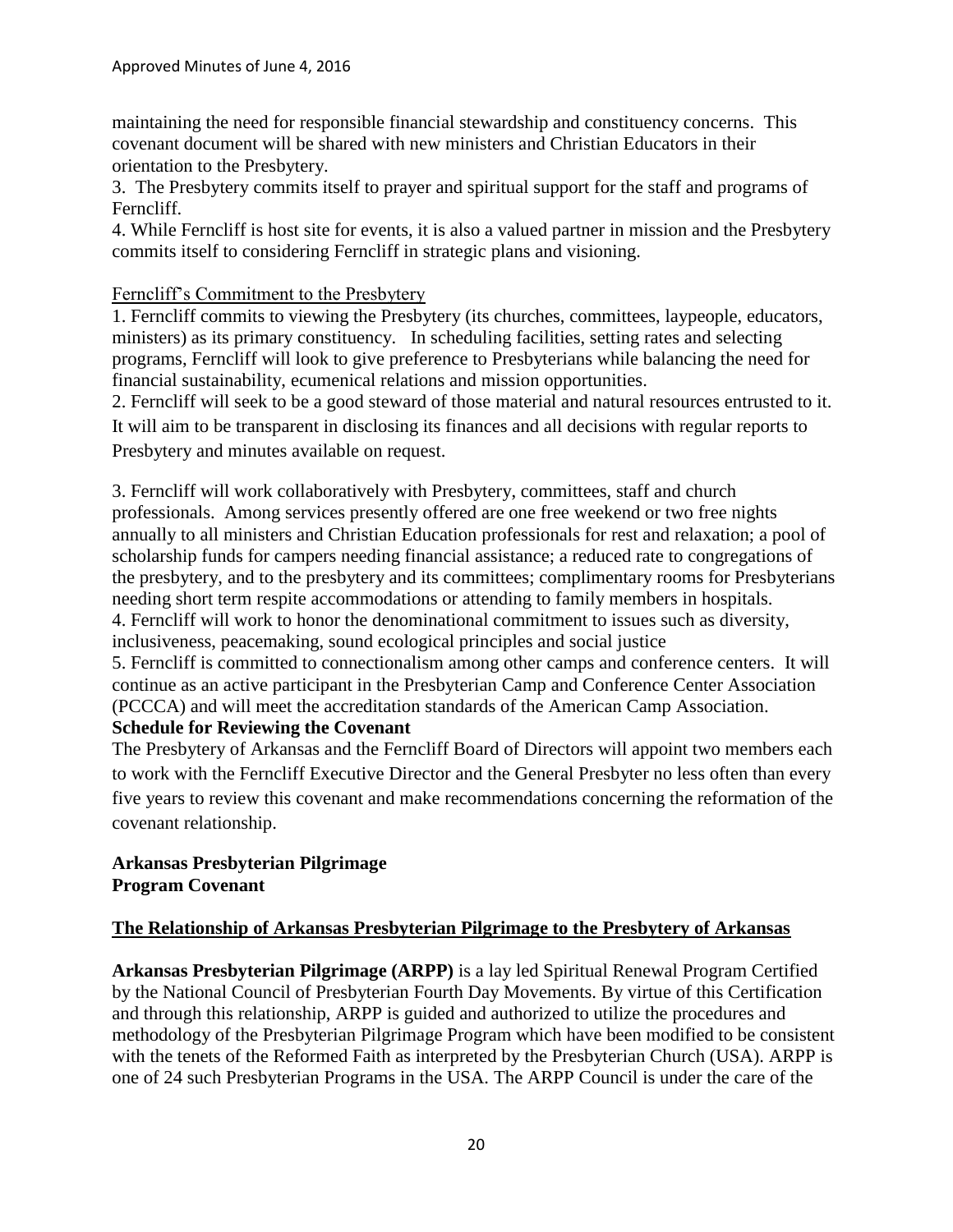Committee on the Church and Its Mission of the Presbytery of Arkansas for the purpose of support and accountability.

"Presbyterian Pilgrimage" is a "short course" in living the Christian Faith and is available to those who, as a part of their spiritual "journey", are seeking an opportunity for renewal and growth in that "journey". The initial phase of the Program is a three-day Pilgrimage Weekend which seeks to provide Presbyterian Church (U.S.A.) members, those associated with the Presbyterian Church and committed Christians an opportunity to experience a closer and more personal relationship with Jesus Christ. Through worship, study, discussion, music, and just plain fun, participants in the Program are provided with the opportunity to explore and grow in their relationship with Jesus Christ. This normally deepens their faith, heightens their joy, and invigorates their life in Christ, expanding and deepening their leadership roles in the church. The Weekend is only the beginning as the experience becomes a part of the participant's life. In the second phase, the participants return to their environments with a new perspective and enthusiasm for expanded Christian action in their family, their local congregation, and their community. The Program also encourages participants to participate in weekly meetings of small informal groups where they support each other as they daily strive to live the Christian life and to continue growing in their spiritual "journey". The combination of the Weekend experience and the continuing supportive relationship between those who have participated motivates them to share this new relationship with Christ with those around them and to do so in a non-threatening way.

# **The Vision of Arkansas Presbyterian Pilgrimage:**

ARPP seeks to glorify God through its programs and activities, which are guided by the Great Commission of our Lord, Jesus Christ "to proclaim the Gospel" of God's grace and to encourage those who have participated to daily live the Christian life set by Christ's example.

# **The Mission of Arkansas Presbyterian Pilgrimage:**

ARPP exists to make the Presbyterian Pilgrimage Program available to members of the Presbyterian Church (U.S.A.), those associated with the Presbyterian Church and committed Christians. The Pilgrimage Program is an intentional presentation and proclamation of the Gospel, providing the opportunity for participants to develop a greater consciousness and to generate a deliberate awareness of the presence of God the Father, the Son, and the Holy Spirit in their lives at all times. The Program also provides them with support mechanisms for the conscious and deliberate living of the Christian faith daily, according to the example of our Lord, Jesus Christ.

# **How ARPP's Mission helps the Presbytery fulfill its vision:**

The Presbyterian Pilgrimage Program is uniquely designed and has demonstrated its ability to generate enthusiastic leaders for Christ and the church. As such, it is uniquely capable of supporting the Presbytery of Arkansas in the accomplishment of its Vision.

*"The vision of the Presbytery of Arkansas is to make visible the body of Christ. Called by Christ, we share the promise of our baptism and the hope of God's coming realm. The Presbytery of Arkansas seeks to make visible the body of Christ in Word and sacrament, through teaching, fellowship, breaking of bread, prayer and acts of compassion. Trusting the Holy Spirit's guidance, we work to order our life together with glad and generous hearts."* 

## **ARPP'S Commitment to the Presbytery of Arkansas**

Under the care of the Committee on the Church and Its Mission, ARPP is prepared to make the Presbyterian Pilgrimage Program available to all individuals who are members of the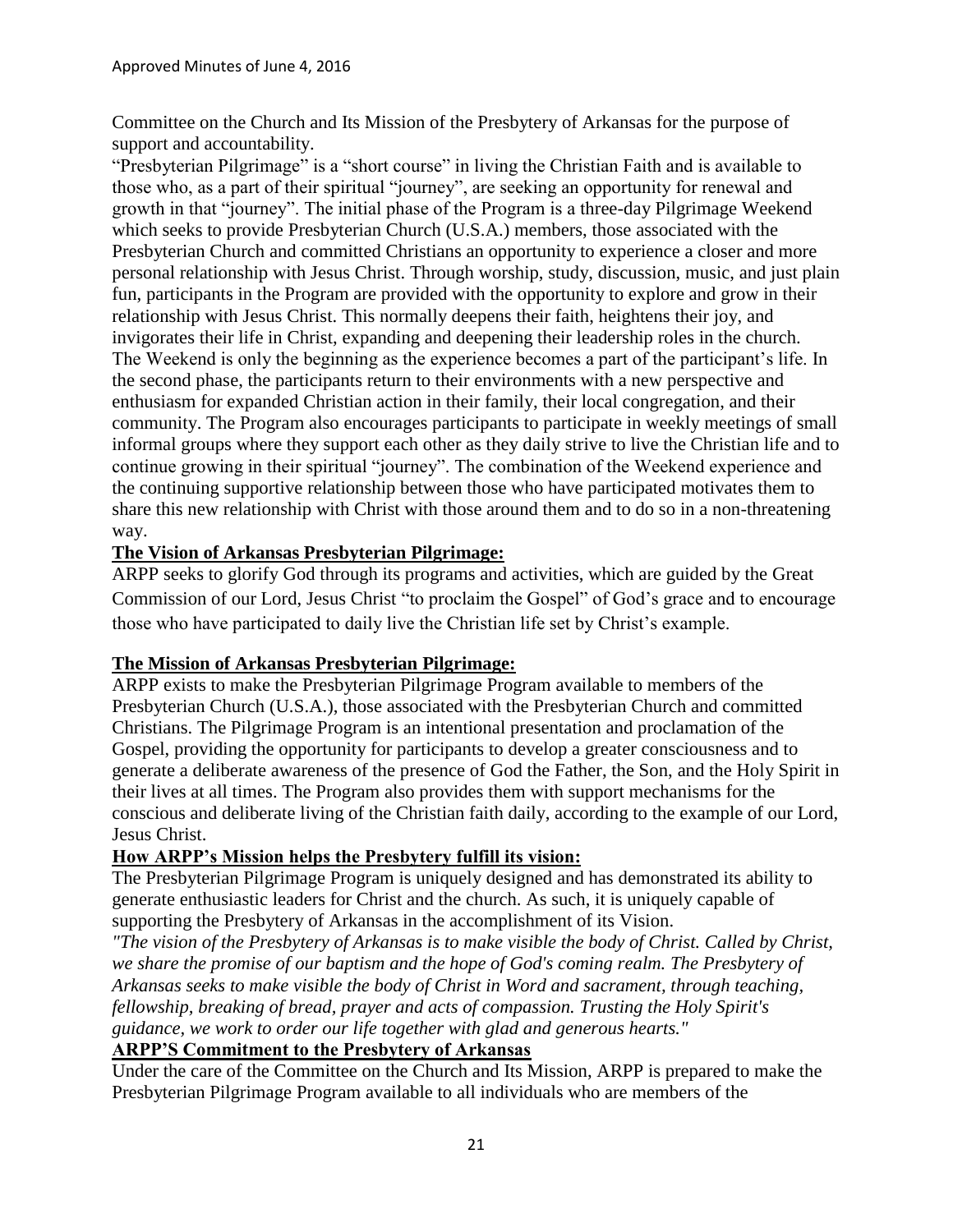Presbyterian Church (U.S.A.), those associated with the Presbyterian Church and committed Christians within the area covered by the Presbytery of Arkansas, as well as to those from other Presbyteries. The activities that ARPP would endeavor to provide under this Covenant would include:

1. To offer one or more weekends per year guided by the Cursillo Model that has been adopted by the National Council of Presbyterian Fourth Day Movements and is under their oversight.

2. To be guided by the National By-Laws, as well as the ARPP By-Laws which have been approved by the "Community" of participants (includes both lay and clergy participants) who have experienced a Weekend. This includes governance by a Council of up to 13 lay members, as elected by the ARPP Community.

3. To provide full or partial scholarships (except Registration Fee) to all who are guided by the Holy Spirit to participate in the Program, but unable to cover the cost of the Weekend. (The implementation of this scholarship program will be dependent on ARPP's ability to raise the necessary funds through private donations, church donations and scholarships, private scholarships, and funding from the Presbytery of Arkansas.)

4. Under the guidance of the Holy Spirit, to administer, through the ARPP Council, the Weekend Programs and the support activities for the Community. This will include

selection of lay Moderators to guide the Weekends and those who are led by the Holy Spirit to "staff" Weekends, the encouragement of members of the Presbyterian Church (U.S.A.), those associated with the Presbyterian Church and committed Christians to participate in Weekends as they may be guided by the Holy Spirit to do so, to conduct the fund raising activities needed to provide scholarships and cover costs not recovered in fees, and to guide and support those other activities which are consistent with the Presbyterian Pilgrimage Program.

5. Through the support programs, to encourage continued study, prayer, worship, and the seeking of the guidance of the Holy Spirit as those who have participated seek to live and share the Christian life in their local environments.

6. That annually, ARPP will request of the Presbytery, the authorization for Presbyterian pastors to serve Communion at ARPP Weekends and during other appropriate activities for the succeeding Calendar Year. The request will come through the Committee on the Church and Its Mission and the Coordinating Team.

7. The ARPP Council will report at least annually of its activities and plans to the Committee on the Church and Its Mission or more frequently if requested.

## **Presbytery of Arkansas Commitments to ARPP**

The Presbytery will support ARPP in the implementation of its Presbyterian Pilgrimage Program in Arkansas. As such, the Presbytery of Arkansas would:

1. Recognize the Presbyterian Pilgrimage Program as one of the vehicles through which the Presbytery can achieve its Vision.

2. That ARPP can utilize the Banner, Presbytery Packets, the Presbytery Web Site, and other Presbytery communications vehicles (as approved by the editor or others responsible for those communications vehicles).

3. That, subject to periodic review by the Presbytery, ARPP would be granted permission to serve Communion (utilizing Teaching Elders) at official functions.

4. That the Presbytery would, to the extent possible, support ARPP financially.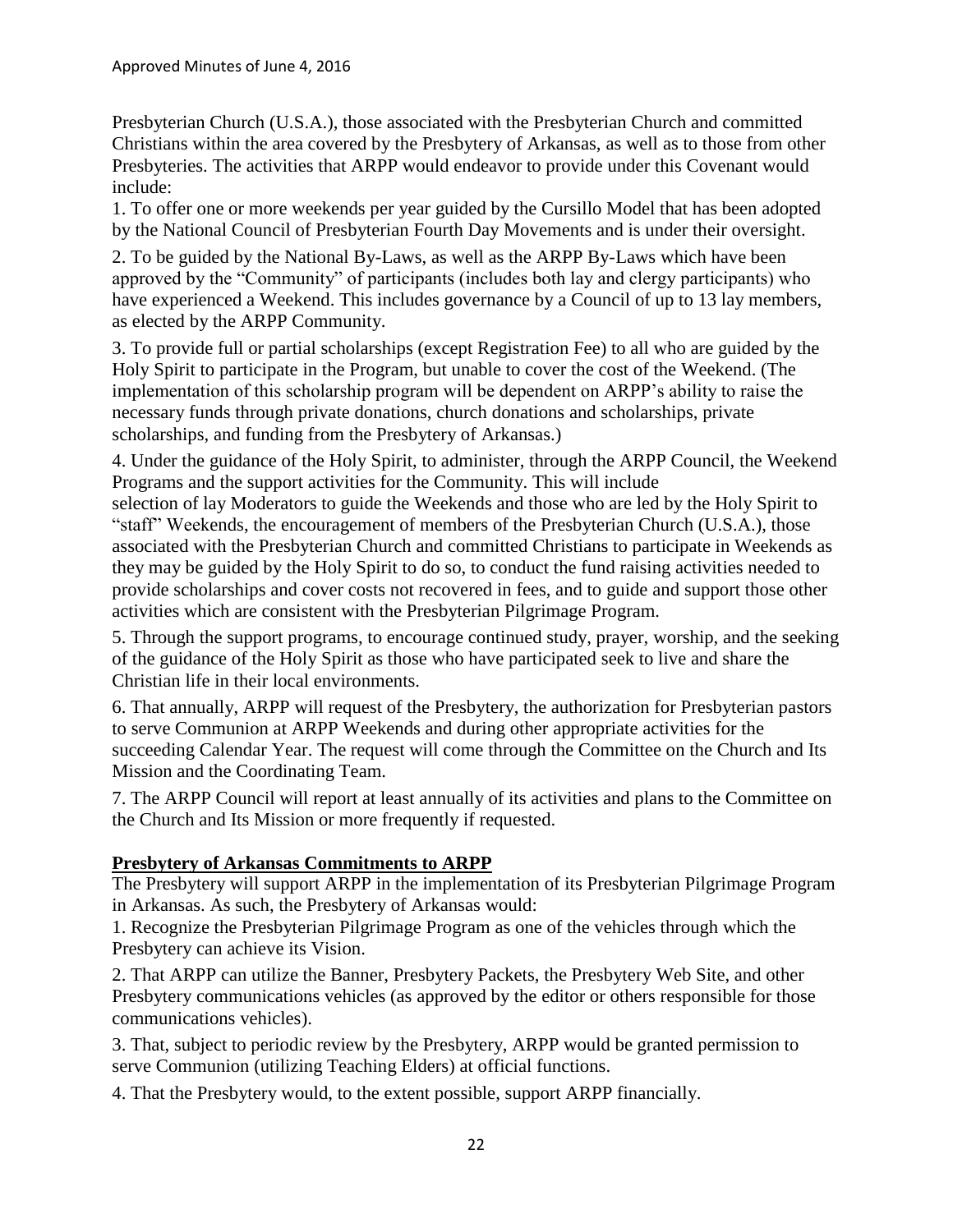## **Reviewing and Refining the Relationship**

The Presbytery and the Coordinating Team Chair through the Committee on the Church and Its Mission will meet no less often than every five years to review this covenant and make recommendations concerning the reformation of the covenant relationship.

## **Report of the Arkansas Black Presbyterian Caucus**

TE Joy Carrington, Hopewell, Morrilton gave the report, pointing out their budget and calendar. **Covenant Between** 

#### **The Arkansas Chapter of the National Black Presbyterian Caucus and The Presbytery of Arkansas**

The Arkansas Chapter of the National Black Presbyterian Caucus, hereafter called A.B.P.C., hereby covenants with the Presbytery of Arkansas to work toward the overall enhancement of the Black Presbyterian congregations within the Presbytery (and State of Arkansas) through revitalization/redevelopment programming. With a cooperative effort of both parties, resources of people and funding, these churches will require less financial assistance from Presbytery, experience numerical and spiritual growth, become equipped to do more effective ministry, become a financial and resource asset to the Presbytery, develop lay and clergy leadership, and become more involved in the Presbytery's mission and ministry.

In order to make this covenant effective, both parties commit to the following:

## **A.B.P.C. Commits to:**

1) Encourage each participating church to agree to and participate in A.B.P.C.

revitalization/redevelopment, leader training development programs. Also to fulfill their overall commitments to Presbytery by becoming less dependent on financial assistance from Presbytery and more involved in the mission and ministry of Presbytery.

2) Encourage each participating church to follow through on all assignments made by the former Revitalization/Redevelopment Consultant.

3) Work with Presbytery in participating in events sponsored by PC(USA) governing bodies that promote leader training and development.

4) Report at a Stated Presbytery Meeting the status of A.B.P.C.

5) Provide Presbytery by way of The Church and Its Mission Ministry Area a schedule of events, seminars, etc. of A.B.P.C.

6) Forward Minutes and Financial Reports to the Presbytery by way of The Church and Its Mission Ministry Area.

## **The Presbytery of Arkansas Commits to:**

1) Provide appropriate resources of people, materials, and funding within its budget to assist in the revitalization/redevelopment of A.B.P.C. churches within the Presbytery.

2) Appoint a representative to attend A.B.P.C. meetings to better understand and support its ministry and mission.

3) Provide for dialogue between A.B.P.C. representatives and appropriate Presbytery staff.

4) Provide opportunity for an A.B.P.C. representative to make a progress report during a Stated Presbytery Meeting and set up a display of A.B.P.C. activities as needed.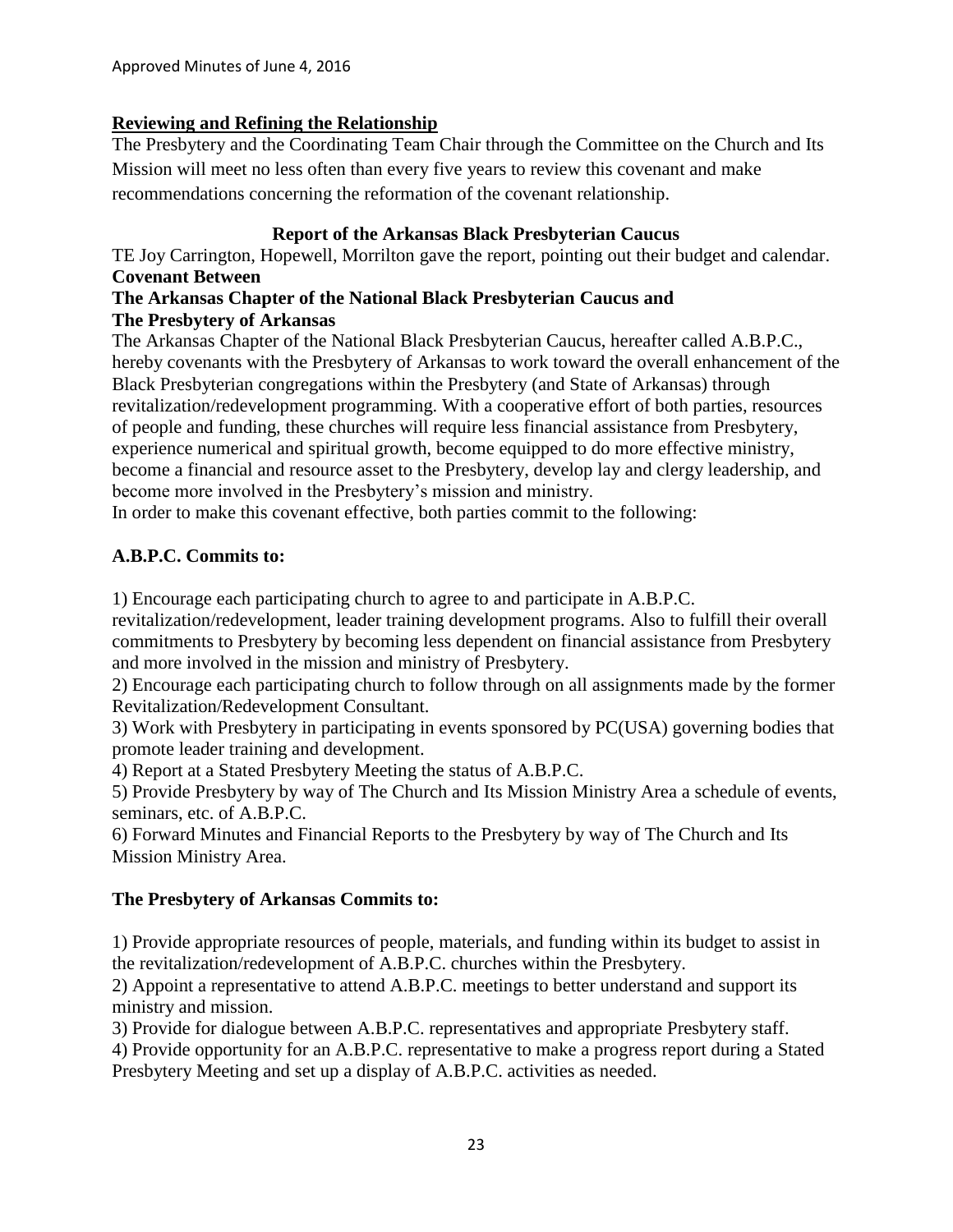5) Encourage all A.B.P.C. pastors and churches to take an active role in implementing their commitment to Presbytery.

6) Recognize and affirm A.B.P.C. as a vital entity of The Presbytery of Arkansas and include their scheduled events on the Presbytery Calendar.

Both parties covenant to review this relationship no less than every five years on or about the anniversary of its past review and approval.

# **Arkansas Black Presbyterian Caucus**

## **Calendar 2016**

March 17 ABPC Board Meeting Conference Call at 7pm March 25 Good Friday Services Faith Presbyterian Church Pine Bluff at 6pm May 5 ABPC Board Meeting Conference Call 7pm June 11 Youth Extravaganza Held in Arkadelphia 9am-3pm July National Black Presbyterian Conference TBD October 1 ABPC Board Meeting Holmes Chapel Monticello at 10am December 11 Annual Yuletide Musical Allison Presbyterian Church Little Rock at 4pm

# **Presbytery Sponsored Youth Camps**

April 1-3 Sr. High YouthQuake Ferncliff Camp July 3-7 Junior High Jubilee July 7-10 Multi-Cultural Youth Conference July 9-14 Junior High Jubilee- Session II Mo Ranch July 23-30 Montreat Youth Conference (entering 9th grade to graduated 12th grade)

# **Report of the Arkansas Presbytery Presbyterian Women**

RE Jeanne Lloyd, Second, LR, moderator of AR PW, sent in the report which follows: **APRIL 2015 – APRIL 2016 ANNUAL REPORT MAY 18, 2016** 

A BIG THANK YOU to the Presbytery of Arkansas for its generous grant to the Presbyterian Women (PW) of the Presbytery of Arkansas, allowing the Arkansas PW to continue their many local, national and international ministries. The PWs of Arkansas Presbytery have maintained an impressive history of giving, not only financially, but in the dedication of their time and talents to further the commitment of Presbyterian Women throughout the world, a history that began in the early 1800s when the first Presbyterian women's "group" defied societal and church conventions to become its own "organization." The PW Birthday Offering (first in 1922) and the Thank Offering (first in 1888) are two examples of the impact Presbyterian Women have made in creating new and existing ministry projects around the world, that continue to this day. Presbyterian Women began the 2015/2016 year with their 2015 Spring Coordinating Team meeting, conducted by Betty Glenn, Moderator, on Friday, April 10, at the Ferncliff Camp and Conference Center, Little Rock, Arkansas. The Spring Gathering followed on April 11, 2015, at First Presbyterian Church in Conway, Arkansas, assisted by the Mount Vernon Church in Pea Ridge, Arkansas. The theme for the gathering was "Refuse to Do Nothing." The Reverend Becky Purcell, Pastor of Prairie Grove Presbyterian Church, led the worship, and the Mission Speaker was the Reverend Kathy Reeves, Mission Associate, PWPCUSA, who focused her presentation on Opportunities for Mission work with an emphasis on Human Trafficking. The Horizons Bible Study overview leader was Jen Bluestein. Other participants were Rev. Dr. Leslie Belden, who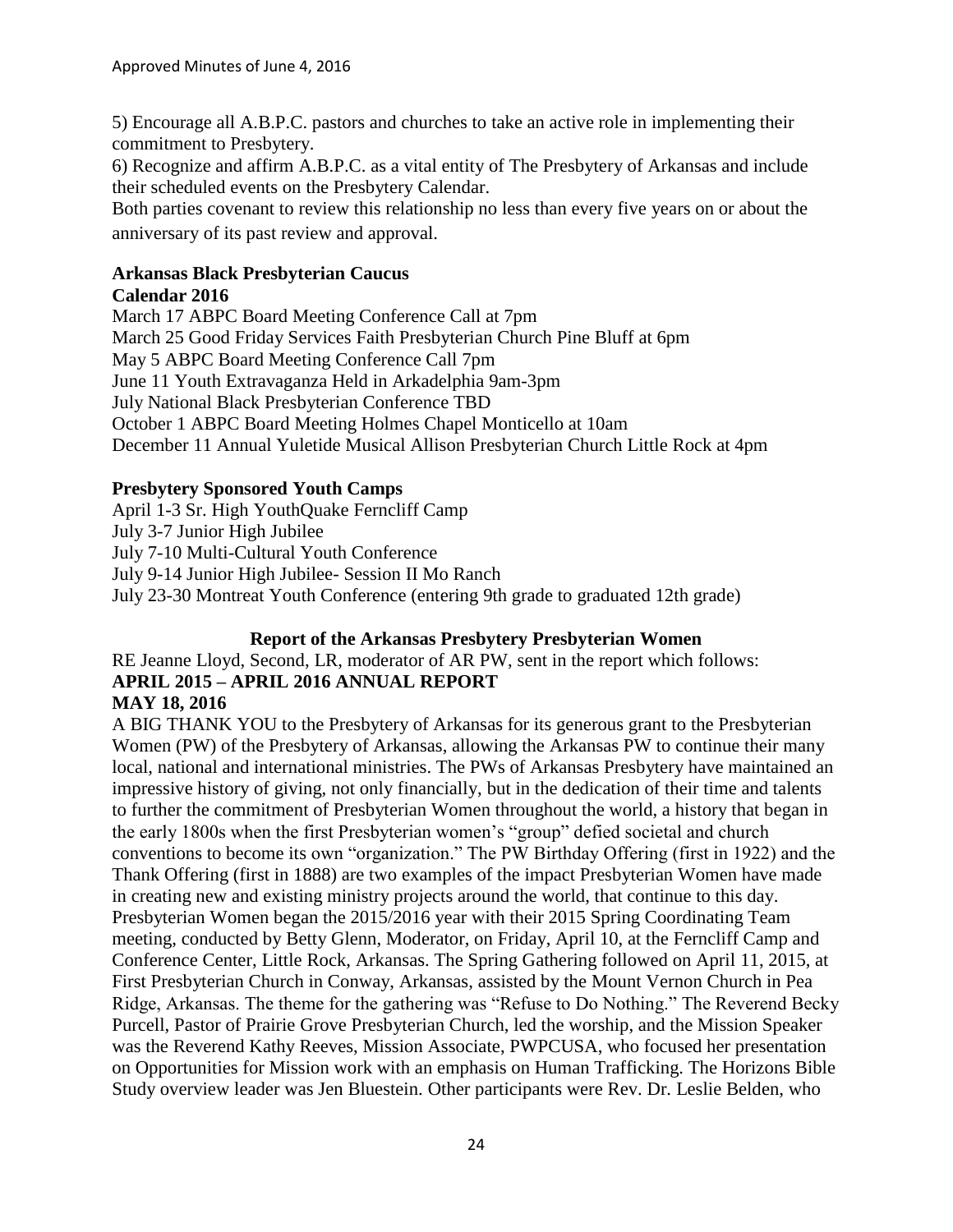spoke about Honduras; Liz Branch, who spoke on Presbyterian Disaster Assistance (PDA) and the PW-PDA collaboration on Preparedness Training; and Karene Jones, Treasurer for the PWPCT, who spoke on how our PW pledge money is used, an update from the PW Churchwide Gathering, and led a workshop on Officer Training. Officers for the 2016/2017 term were installed.

Cluster 1 held their 2015 Fall Gathering on Saturday, Sept. 12, 2015, at First Presbyterian Church in Rogers, Arkansas. Cluster 2 churches also participated in this gathering. Worship was led by Rev. Becky Purcell and Jen Bluestein led an overview of the 2015-2016 Horizon Study Come to the Waters by Rev. Judy Record Fletcher. A presentation on the mission in Honduras was led by Leigh Woodruff Harvey and her mom, Marsha Woodruff.

Cluster 4 held their 2015 Fall Gathering at Wynne Presbyterian Church in Wynne, Arkansas, on September 19. Worship was led by the Rev. Mike McCracken and the Bible Study Overview, "COME TO THE WATERS" was led by the Rev. Liz Lindsey. The Mission speaker, the Rev. Ann Hagler, presented a program on the Community of St. Therese of Lisieux (CSTL)—one of the recipients of the PW Birthday Offering in 2015. CSTL provides support and education to women who have survived lives of prostitution, trafficking, addiction, and life on the streets. The thirty-three in attendance included Cluster 3 PW ladies from Jonesboro.

Cluster 5 held their Fall Gathering at First Presbyterian Church in Pine Bluff, Arkansas. Worship leader was Reverend Marci Ward, former pastor of First Presbyterian Church in Clarksville, Arkansas. Mary Beth Lysobey reported the following: "We hand-delivered over \$4500 to our Carpathian team to maintain and supply needed parts to the 12 completed projects. The water systems are all working and being used. The people of each village send their thanks for this continued blessing in a bleak time for Ukraine. Vinsa and Ibolya, the minister and wife who were at the 2009 Churchwide Gathering are still alive, but Krisztina, who had her Master's degree said he was, unfortunately, not their minister at the village of Kigyos now. I have asked for more info and hopefully will receive it before our synod CT meeting."

Cluster 6 held their Fall Gathering on November 7 at Central Presbyterian Church in Fort Smith, Arkansas.

Cluster 7 joined Clarksville's Tablearama in place of a Fall Gathering this year.

Cluster 9 held their 2015 Fall Gathering on September 26 at Westover Hills Presbyterian Church in Little Rock, Arkansas. Rev. Marie Mainard O'Connell, Young Adult Volunteer Site Coordinator for Ferncliff Camp and Conference Center, led the group in worship in a beautiful service on baptism. The Rev. Sally Johnson led an overview of the Bible study, "Come to the Waters."

The 2015 fall PWPCT meeting was held at the Arkansas Presbytery Office in Little Rock on October 1, 2015. After the customary welcome and opening, the Christ Candle was lighted signifying the presence of Christ at this meeting. Susan Heily shared her experience in being a member of Mission United to Stop Trafficking (MUST), a group working to bring issues involving human trafficking to the legislature and publicizing the need for more public awareness of the human trafficking escalating problems in Central Arkansas. Conversation followed on involvement already in place by PW groups in assisting the F.B.I. and Little Rock Police Dept. with donations to help the victims of trafficking get medical help, food, clothing and other needed items.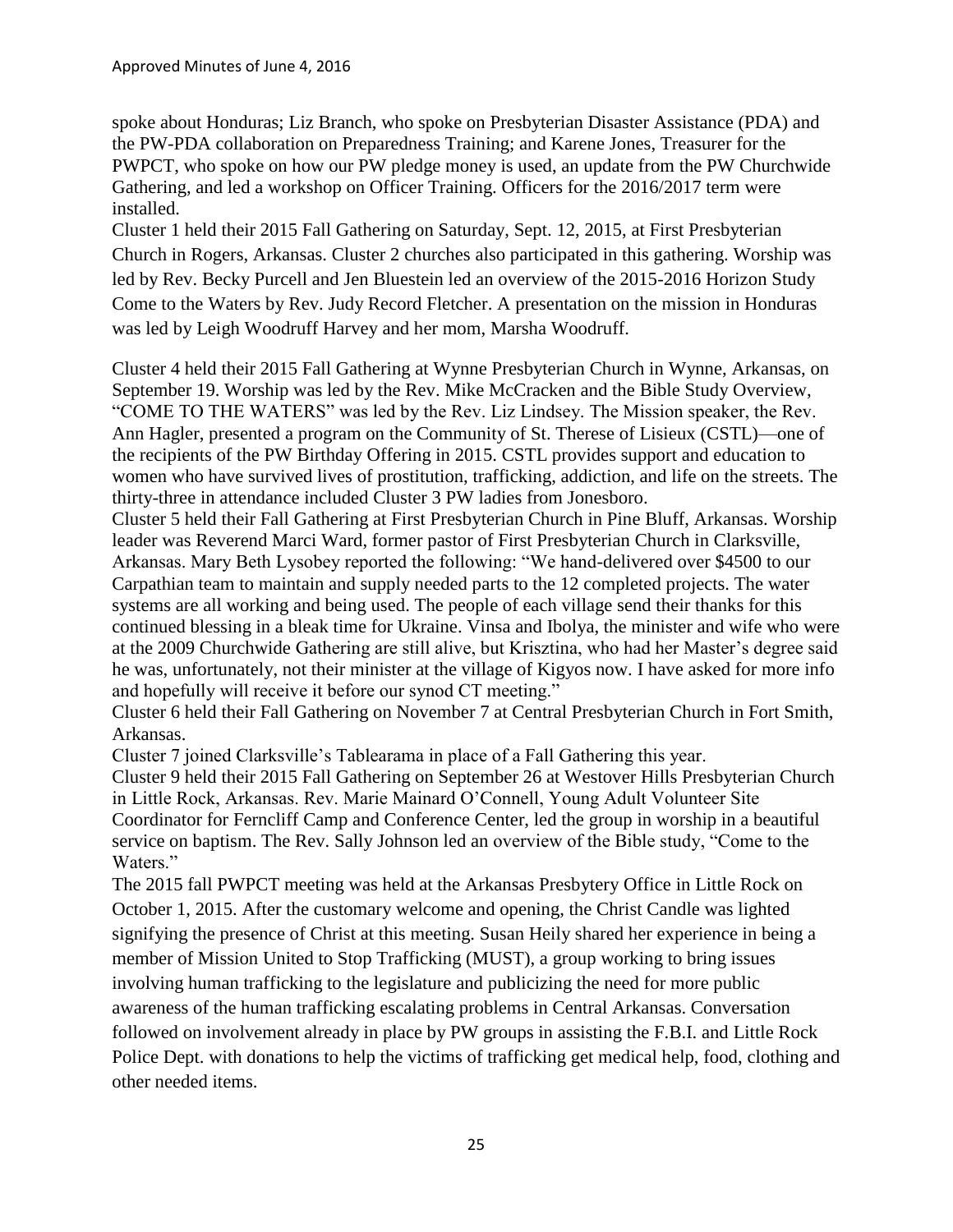The PWPCT met at 2:00 p.m. on April 15 at FPC in Bentonville, Arkansas. Jeanne Lloyd, Moderator, called the meeting to order. Cathy Rogers lit the Christ Candle signifying the presence of Christ at this meeting. Jeanne Lloyd gave the devotion, the agenda was approved as distributed, and the minutes of the October 1, 2015 Coordinating Team meeting were approved. The Rev. Robert Lowry spoke on "Semper Reformanda: Reforming as Adapting in a Changed Church," and noted that we are experiencing a cultural change in the life of the church similar in significance to the Protestant Reformation. The PWPCT Treasurer, Karene Jones, distributed the following report on PW money from the Presbytery Budget, which has been used thus far in 2016: Funds which passed through the PW Presbytery Treasurer included the following: Mission to Churchwide \$10,107.30 Mission to Synod 2,400.00 Thank Offering 8,733.00 Birthday Offering 10,470.10 Honorary Life Memberships 1,140 Least Coin 1,629.26 Memorial 25.00 Honorarium 75.00 **TOTAL \$34,579.66**  Wider Church Mission Conway Cradle Care \$1,833.00 Goodland Home 215.00 Vera Lloyd Home 215.00 Centsability 823.92 Historical Society 15.00 Evergreen Home & Services 15.00 **TOTAL \$4,117.00 TOTAL GIVING for 2015 \$37,696.66** 

Financial books for 2015 have been audited and found to be in order. The CT voted to continue to send \$2,400 per year to Synod PW.

The Historian's report was given by Kathy White, and the Mission report given by Maryann Sweeney. The CT discussed potential divisions of churches among the clusters/regions, and it was noted that five Presbytery Divisions are called "Regions" and do not have the same dividing lines as the five PW clusters.

Dates for the 2017 PWPCT meeting and Spring Gathering will be at FPC, Hot Springs, on April 21 and 22.

Karene Jones led a Cluster Leader Training Workshop during the dinner hour. The Christ Candle was extinguished and Jeanne Lloyd closed the meeting with prayer.

The 2016 Spring Gathering was held at FPC in Bentonville on April 16, at 9:30 a.m. The attendees were welcomed by Ila Blackketter-Wolfe and Cathy Rogers, Co-Moderators of the PWPCT, and who also Co-Chaired the Gathering. The theme for the Spring Gathering was "Rejoice, Renew, Restore." Opening worship was led by Rev. Katie Cummings, pastor of FPC Bentonville, Rev. Georgia Senor, Assoc. Pastor at FPC Bentonville, Rev. Laura Fleetwood, HR, Rev. Jan Butin and Rev. Susan Gray. The mission offering was donated to the food pantry of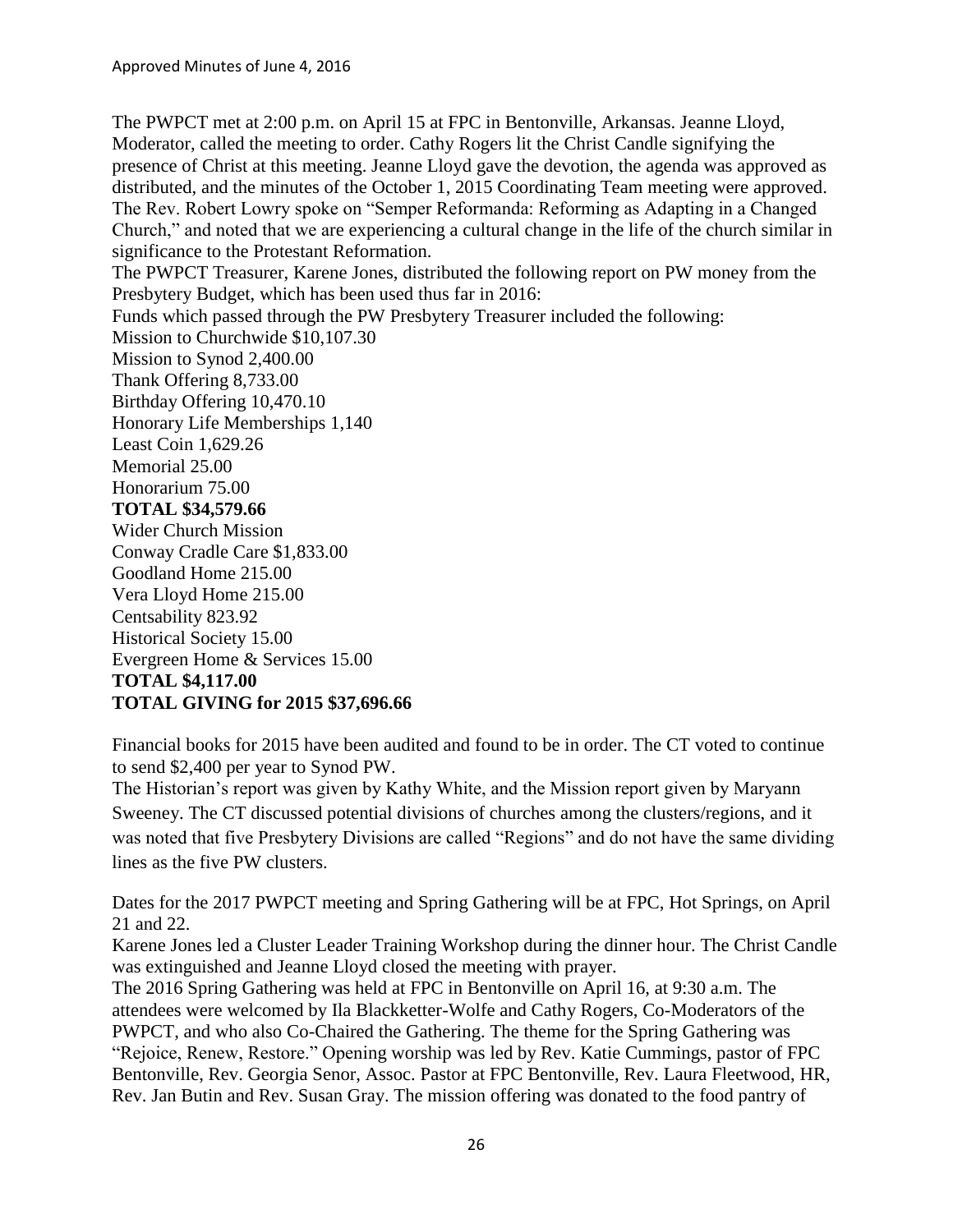FPC, Bentonville, and In-Gathering donations of clothing, Wal-Mart gift or gas cards were given to the NW Arkansas Women's Shelter.

There were 18 churches represented from Arkansas, three churches from Texas and one church from Missouri. A total of 122 ladies were in attendance.

Jeanne Lloyd introduced the Keynote Speaker, Joy Durrant, Synod of the Sun PW Moderator, who spoke on Presbyterian Women serving beyond the Presbytery. Reports were made by Maryann Sweeney, Mission/Peace/Justice Coordinator, on current projects; Mary Beth Lysobey on the Carpathian Water Project; and Rev. Dr. Leslie Belden on the Honduras Mission project. Minute Announcements were made by Rev. Dr. Rose E. Niles, Austin Presbyterian Theological Seminary Development Officer; Melissa Hendricks on Vera Lloyd Pink Hat Day; Karene Jones, PWPCT Treasurer's Report; and Betty Jean Moore, Fellowship of the Least Coin.

Election and installation of the 2016-2017 PWP Coordinating Team was conducted by Rev. Georgia Senor.

The PWPCT will meet next at the Presbytery Office in Little Rock on October 10, at 10:00 a.m. The 2017 PWPCT and Gathering will meet at FPC, Hot Springs, on April 21 and 22. Respectfully submitted,

Jeanne Lloyd, Moderator, Arkansas PWP

Continuing the committee's report, Ronda Sanders reported on merger of AR Foodbank and AR Rice Depot, a ministry supported by this committee. TE Gordon Garlington is on the board. New name is AR Foodbank but new logo is for former AR Rice Depot.

TE Joy Carrington spoke on AR Black Presbyterian Caucus, their calendar and budget.

Committee member RE Emily Laurel spoke on The PLACE educational event on August 6 at Second, LR. She drew attention to this opportunity for workshops. There are 7 workshops in each of the three time slots. Pearson noted the deadline to register is July 27. Leadership for 2017 is needed, and online registration is encouraged.

## **Report of the Synod of the Sun**

Commissioner to Synod RE Emily Laurel, First Benton gave the report on the Synod's Leadership Forum. Following is the text of her report:

The report consists of two parts: First, our 2016 Video Project, which we are calling "If it's worth doing, it's worth sharing," and, second, I'll provide an update on the Synod's grants and scholarships commission activities.

#### **The Communications Subcommittee's Continuing Effort to Bring Mission to Life**

We continue our effort to bring practical and up-to-date ways to facilitate connecting, equipping, and empowering the people of our synod. The work of the Communication Subcommittee of the Stewardship Committee is an important component of this effort.

Since the Communication Subcommittee began its work, we have sponsored two video challenges, and it is now my pleasure to tell you about our project for 2016, "If it's worth doing, it's worth sharing."

This project not only creates new ways to provide additional funds to congregations and presbyteries for mission activities, but also it will add videos for the Synod Video Bank on our YouTube channel, SynodSunPCUSA. An important reason for sponsoring the 2016 project is to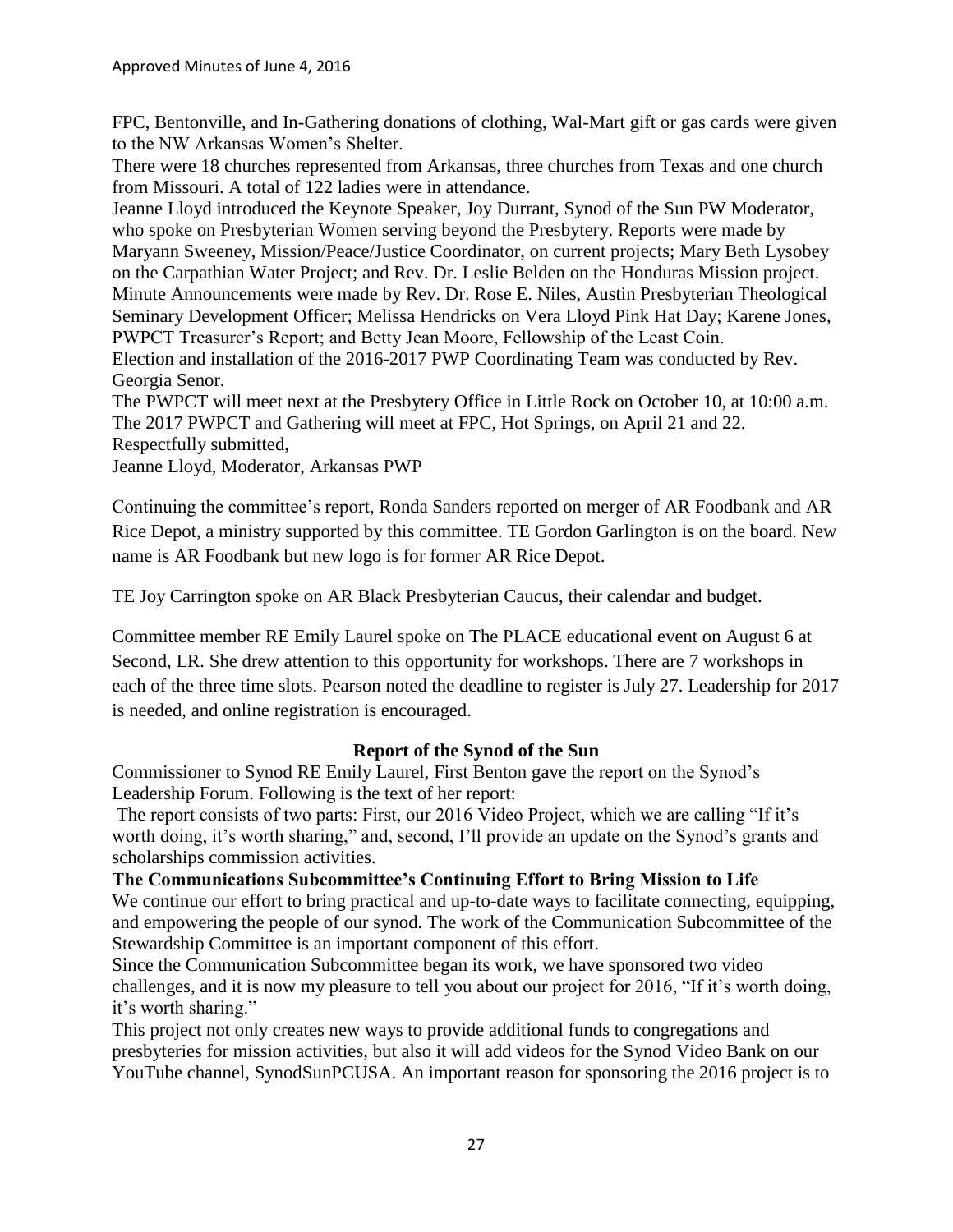encourage the sharing of mission or ministry activities that will inspire others. Here is part of our announcement:

#### **If It's Worth Doing, It's Worth Sharing**

Are there good, innovative, inspiring, Spirit-filled ministries happening in your congregation or presbytery? If so, the Synod of the Sun would like you to share it. We want to celebrate what the Holy Spirit is accomplishing in the life of our synod with you, the people of the Presbytery of Arkansas.

We hope that your videos will help inspire, encourage, and invite others to develop their own similar ministries; and where these similar ministries already exist, that you connect with one another to share ideas and issues in a way that will enable us to further develop these ministries. Videos are intended to be made available to the public for view on the Synod of the Sun's You Tube Channel, "SynodSunPCUSA" (*don't wait, subscribe now*).

Videos should be creative, informative, and under 3 minutes. Those submitted before September 15, 2016, will be eligible for an award in our 2016 "If it's worth doing, it's worth sharing" project. Videos must be submitted to Synod of the Sun Video Entry, 6100 Colwell Blvd., Suite 200, Irving, TX 75039. The application and related information are available on the synod's website, synodsun.org.

#### **Synod Grants and Scholarships Commission Serves the People of the Presbytery of Arkansas**

As moderator of the Synod Grants and Scholarships Commission, I see the benefits the people of our presbytery are reaping as a result of the investments Synod is making in mission and ministry. In February I reported to you that the commission approved \$5,000 for a program called "Dignity through Technology" for Presbyterian Village, \$2,500 for First Presbyterian's Seventh Street Elementary Food Program in Little Rock, and \$4,000 for Lyon College's mission trip to Romania. So you can see how valuable this resource is in obtaining funding for projects that support the mission and ministry of the Presbytery of Arkansas.

The next meeting of the Synod Grants and Scholarships Commission is scheduled for Thursday, July 14, 2016. Meanwhile, our summer sub-group is actively working with the applications of many young people planning their summer trips to places such as the 2016 Triennium at Purdue University in Indiana, Synod Youth Workshop, or MO Ranch.

It is important that Synod coordinate with the congregations and the Presbytery of Arkansas in considering applications for scholarships and grants. We will be exploring the best ways to manage our resources to optimize opportunities for members of our presbytery while managing our collective resources responsibly.

Meanwhile, I urge you to visit the Synod's website to familiarize yourselves with the Synod's most recent listing of grant and scholarship availability.

## **Report of the Youth, Campus, and Young Adult Ministry Area**

Committee moderator RE Mary Shaw, First, Springdale gave the report. She spoke of the work on the new committee and their consultation with Professor Rodger Nishioka.

## **For Information:**

Draft Minutes April 16, 2016 In attendance were: Mary Shaw, Robert Lowry, Leslie Roper, Britton Varn, Nora Johnson, Susan Rose, Ray McCalla, Stewart Smith, Bill Seitz, Donna Ellison, Justin Clark, and Ashley Clark.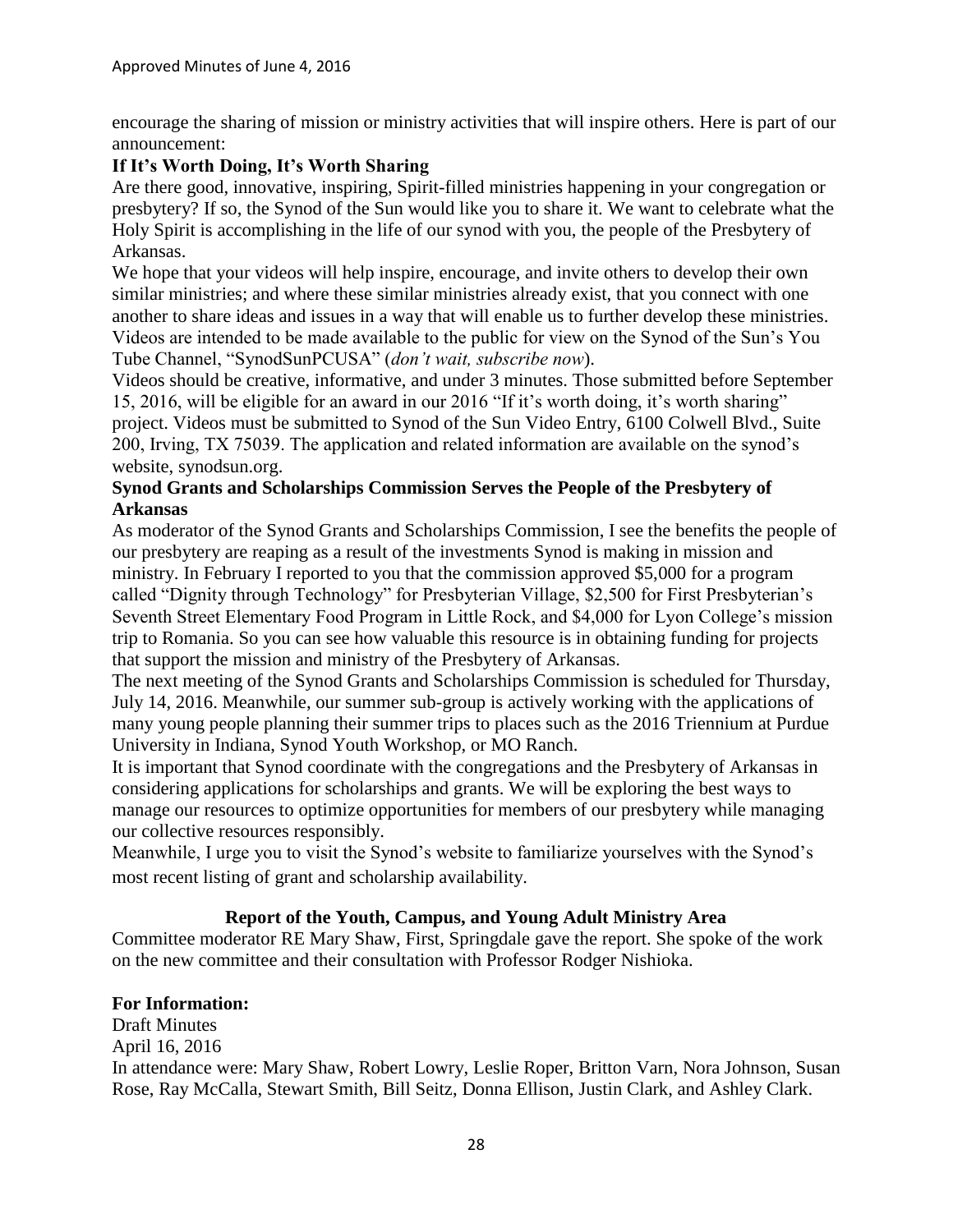Mary Shaw opened our meeting with prayer. Bill Seitz was elected co-moderator. The committee then had a "question and answer" time regarding the ministry and committee duties. There was discussion on whether we should change the membership requirements, specifically the wording that requires campus ministries to be UKirk sanctioned. After discussion on campus ministry programs and research into what it requires to be UKirk sanctioned Leslie Roper made a motion to change the language in membership requirements from:

**Original Statement:** "Three members from each of the five regions of the presbytery shall be elected for a three-year term. Additionally, one member from each UKirk sanctioned campus ministry or congregation-based ministry within the bounds of the presbytery may elect one member with voice and vote. Two members of the permanent sub-committee on Youth Ministry shall be appointed to serve with voice and vote."

**Proposed Change:** "Three members from each of the five regions of the presbytery shall be elected for a three-year term. Additionally, one member *from each UKirk registered* campus ministry or congregation-based ministry within the bounds of the presbytery may elect one member with voice and vote. Two members of the permanent sub-committee on Youth Ministry shall be appointed to serve with voice and vote."

Susan Rose seconded the motion and it passed unanimously. There was also discussion on the committee's desire to ultimately have college and young adult advisory teams similar to the Youth Advisory Team. Susan Rose volunteered to start and head a college advisory team. Ashley Clark volunteered to help with that. Mary Shaw, Donna Ellison and Leslie Roper agreed to start looking into young adult ministry and what some possible options for that might be.

Next, we began to brainstorm possible ways of reaching and connecting with college and young adults. Suggestions included:

 $\Box$  YAV's at Ferncliff

 $\Box$  Use young adults already in the presbytery to guide us

Unanimously, we agreed that building relationships was key to any program development. Britton Varn will email the youth leaders throughout the presbytery asking them to enter information such as name and college for graduating seniors. This will at least give us a starting point.

The committee has been asked to send two members to serve on the Presbytery Coordinating Team. Justin Clark and Leslie Roper volunteered to serve on the CT.

Ray McCalla closed meeting with prayer.

**For Action:** 

**1. That the presbytery amend the Organization and Structure as follows:** 

**a. Delete from 5.E.1 Membership "…one member from each UKirk sanctioned campus ministry…"** 

**b. Add to 5.E.1 Membership "…one member from each UKirk registered campus ministry…"** 

**c. Delete from 5.E.3.b "UKirk sanctioned"** 

**d. Add to 5.E.3.b "UKirk registered"** 

*e. Rationale: UKirk, the PC(USA) campus ministry office, has changed its process for recognizing campus ministries. This change reflects the change at the national level.*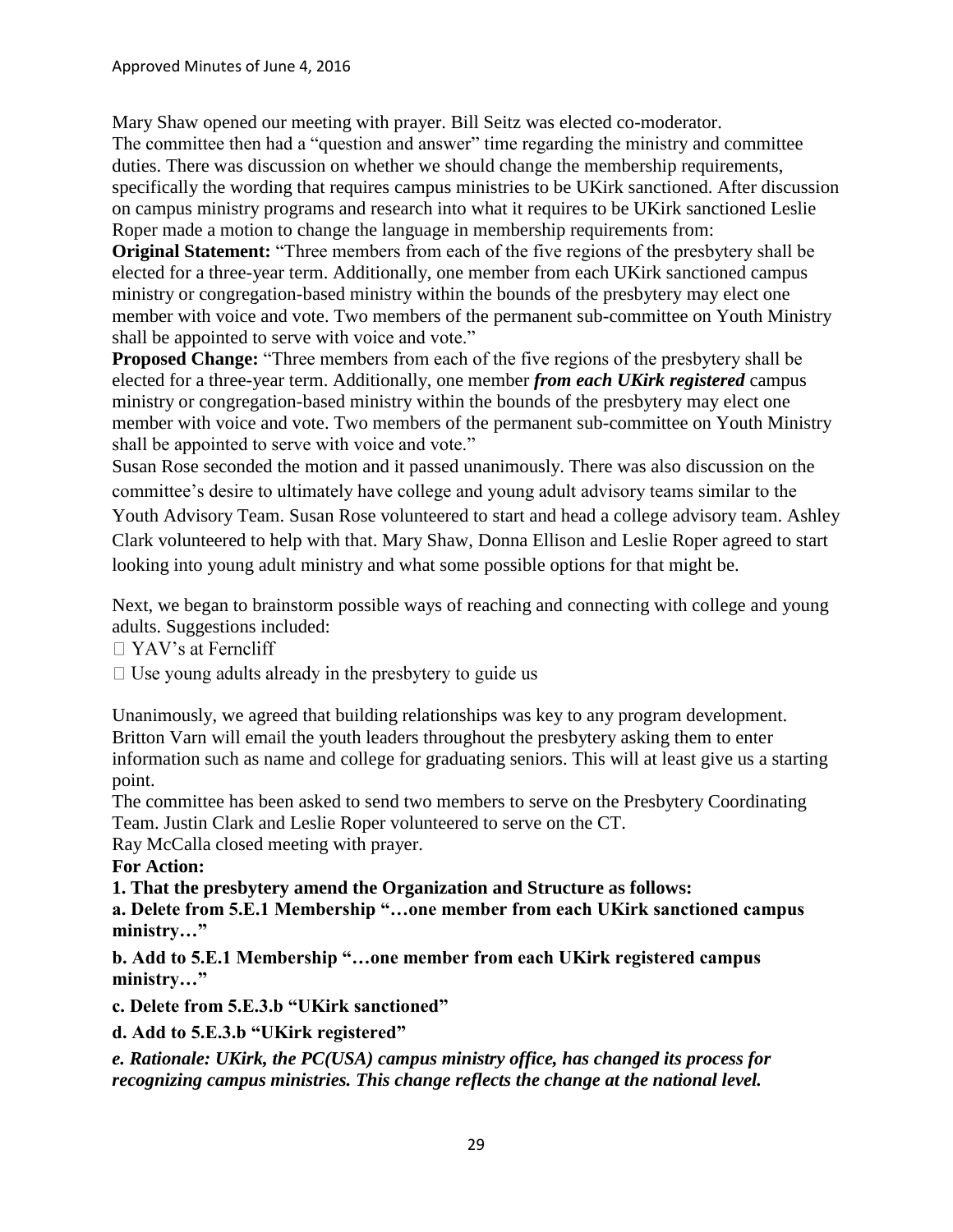*f. NB: Original referral corrected by the Stated Clerk to reflect text of final Organization and Structure document.* **Motion was approved.**

Moderator resumed duties. He prayed for Woodlands, Hot Springs Village and the presbytery.

## **Committee on Representation**

2016 Statistical Report

Report to 132nd Stated Meeting of Presbytery--June 4, 2016 Revised 4/20/16

The Presbytery's Committee on Representation examines and compares the statistics of who is serving in elected positions to the statistics reported to General Assembly by local churches of their membership and makes commendation and recommendations for wider inclusion and closer representation. **48 of the 86 congregations in the presbytery (56%) submitted statistical reports** to General Assembly for 2015 by the deadline so comparison of ages, genders, races, and disabilities to those elected to serve is more accurately done this year than last year when fewer churches reported. (We commend the churches and the Stated Clerk for this improvement which COR requested last year.)

The Presbytery's Committee on Representation met by conference call on April 14, 2016 with a quorum present of 6 of the 8 voting members and examined the following statistics:

**Number of persons elected** and serving Presbytery as of March 1, 2016: **193.** Active members reported by those churches which actually reported to G.A. by deadline totaled 12,472 and grand total of 13,247 adherents, including baptized (not confirmed) and other participants for the presbytery.

 $\Box$  Persons counted as elected have been nominated by the Committee on Nominations and approved by presbytery or nominated to commissions by committees as officers, members of committees or commissions of the Presbytery or to fulfill specific tasks of the Presbytery. (Ferncliff Board and Presbyterian Women Coordinating Team, self-perpetuating groups; Youth Advisory Team, filled by application process; and all subcommittees which are populated by invitation are not included.)

 $\Box$  Nine (9) administrative commissions, one task force, and one support committee (for the General Presbyter) are in place this year as compared to two ACs and two search committees this time last year.

 $\Box$  This number (193) includes thirty-nine (39) persons who serve in more than one position; they are counted multiple times –once for each chair they fill. (This number of people serving in multiple positions (39) is sadly a major increase from last year's twenty (20) persons in dual or more roles. There are 140 different people participating, 25 fewer than last year, due to restructuring.)

2) **Number of different churches represented by persons elected**: **60 of 86 churches** 

(This is four fewer than participated last year. However, one committee [Ministries with youth, campus and young adults] is awaiting representatives of UKirks and congregation-based campus ministries to be appointed so this number may improve. Nine administrative commissions are also working with 8 churches at their request, and some of these are struggling churches which may be dissolved in the future.)

**70% of churches within the presbytery bounds are participating** in the work of the Presbytery.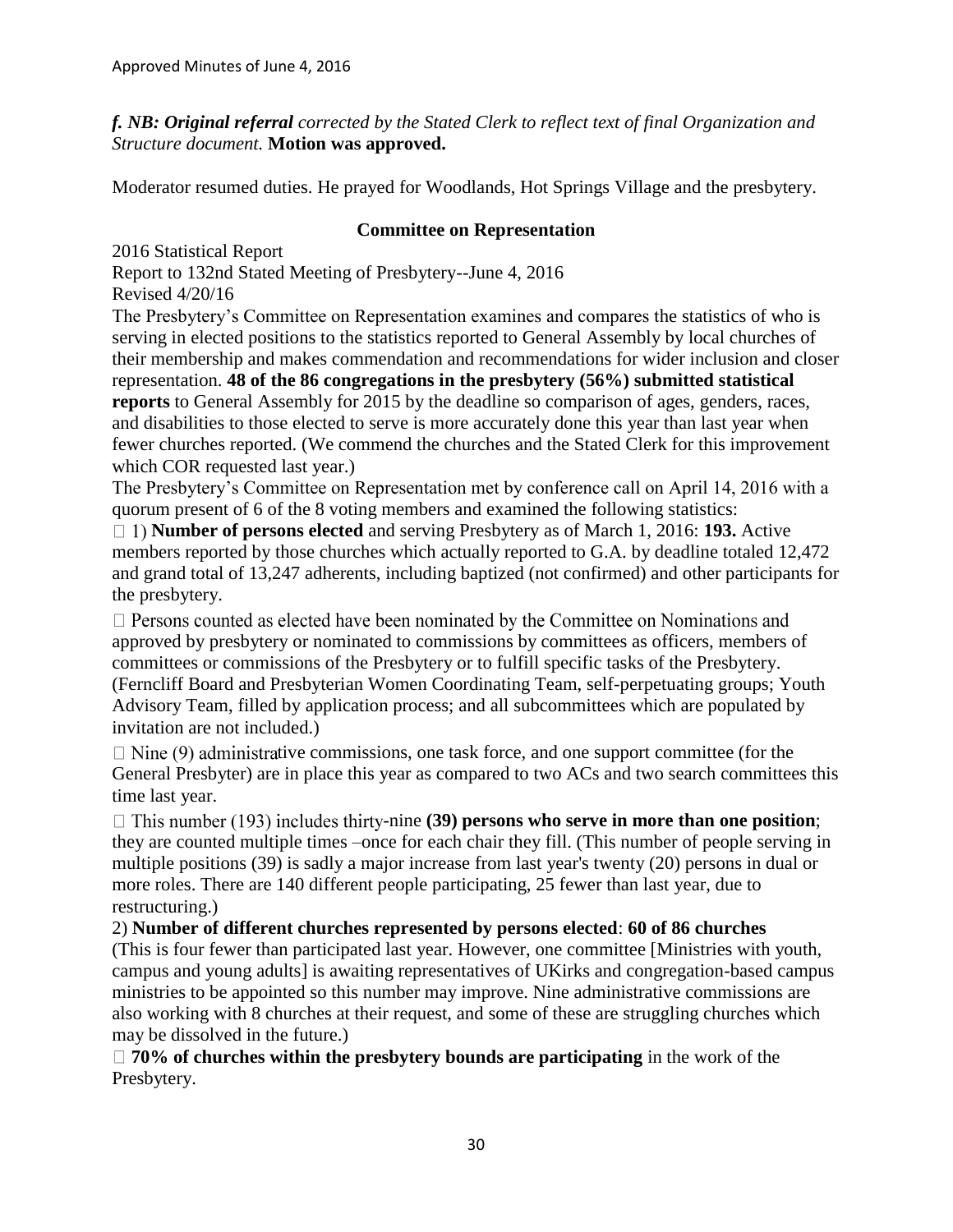$\Box$  Persons counted above in more than one position include eighteen (18) active Teaching Elders, eighteen (18) Ruling Elders and three (3) laypeople.

**26 churches** that do not have any staff or members serving (two more than last year) are as follows, followed by region numbers and AC (administrative commission):

a) Amity, Alpine (Region 2) b) Arkadelphia, West End (2) c) Cane Hill (1) --AC d) Elkins (1) e) Eureka Springs, First (1) f) Fairfield Bay, Kirk of the Hills (4) g) Fayetteville, Mount Comfort (1) h) Gamaliel, 101 (4)  $i)$  Gravette, First  $(1)$  --AC j) Gurdon, First (2) k) Helena, First (5) l) Holiday Island (1) m) Horseshoe Bend, Faith (4) n) Hot Springs Village, Woodlands (2) --AC o) Little Rock, Grace (3) p) Marianna, First (5) q) McGehee, First (5) r) Mountainburg (2) s) Ozark, First  $(2)$  --AC t) Paragould, First (5) u) Pocahontas, First (5) --AC v) Stuttgart, First (5) w) Walnut Ridge, First (5) x) West Helena, Cleburne Avenue (5) y) Yellville, First (4) Note: Five (5) of the above churches are under Administrative Commissions and may be dissolved or dismissed. Seven of the churches above are pastor-less. 3) **Age Groups:** There was a slight decrease in the 25 and under and the 26-35 age group from previous years but an increase in those age 36-55--**63% of the elected persons, 4% less than** 

## **last year, are age 56 or older.**

(Observation: The Youth Advisory Team, a 40-member subcommittee of presbytery's Committee on Ministries with Youth, Campus and Young Adults comprised predominately of young adults and youth, is not in this count since subcommittees are appointed, not elected. YAT is, however, invited to submit names to Committee on Nominations.)

Age Group # of Persons Elected % of Total Elected Comparison to Report from Churches 25 & Under 4 3% 12% 26 -35 9 6% 17% 36 -55 42 30% 13%

56 -64 38 27% 17%

65 and Up 47 34% 41%

4) **Genders** of persons and percentage of elected group (There is no change from last two years' percentages of 49% male and 51% female)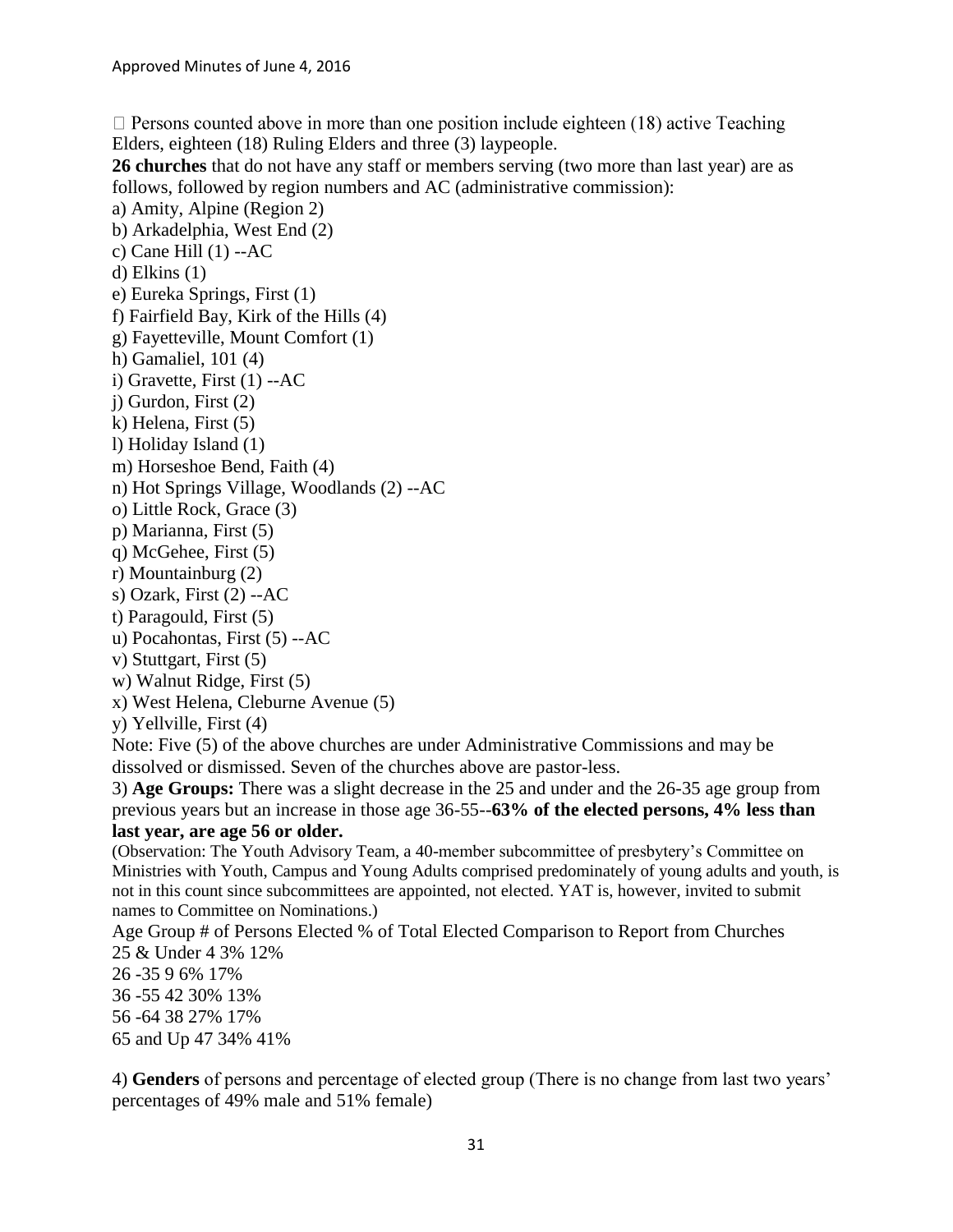Gender # Persons Elected % of Total Elected Group Comparison to Report from Churches Male 69 49% of those elected and 44% of reported members Female 71 51% of those elected and 56% of reported members 5) **Ethnic Heritage** of elected persons and percentage of group compared to reported members Ethnicity # Persons Elected % of Elected Group % of Reported Members African American/Black 5 4% (1% more than last year) 1% Caucasian/White 133 95% (1% less than last year) 97% Hispanic 2 1% (Same as last year) 2% all other ethnicities Asian, Native American, Middle Eastern, African 0 combined (**Note: Of the presbytery's churches that did report to General Assembly earlier this year about their 2015 statistics, racial ethnic breakdown included: Asian, Middle Eastern, Native American, White, Black/African American, African, Other, and Hispanic)**  6) **Type of Ordination** represented by number of persons and percentage of elected group Ordination # Persons % of Total Elected Group Teaching Elder 54 39% (3% less than last year) Ruling Elder 77 55% (3% more than last year) Non ruling elders (deacons or members) 9 6% (same as last year) 7) Number of persons with **Disabilities** who are elected  $\Box$  This category is defined as hearing, sight, and mobility. **Nine (9) persons** elected to serve reported themselves as having a disability: 4 related to hearing, 4 to mobility, and 1 to sight. This is 6% of the people elected.

 $\Box$  Comparison to disabilities reported by local churches: 1256, 9% of total membership, reported disabilities. (COR believes that this determination is made by those preparing the report rather than by the members themselves. It is also unclear whether churches are reporting those with "managed" disabilities. Presbytery figures are those who self-identify as dealing with a disability.)

## COMMENTS FROM THE COMMITTEE ON REPRESENTATION ON SUMMARY OF STATISTICS FROM LOCAL CHURCHES AND FROM THOSE ELECTED TO SERVE IN PRESBYTERY:

1) More churches should report their correct statistics by the deadline since only having 56% report makes comparison a challenge. Stated Clerk is to be commended for diligent efforts to encourage timely reporting and is encouraged to use some or all of these tactics: continue to contact this year's non-reporting churches to report next year, move presbytery reporting deadline to earlier date, impart reasons why the statistics are so important and needed by announcing at presbytery meetings, involve pastors in this process, offer a workshop on statistical reports at The PLACE, allow churches to send in hardcopy report for Stated Clerk to input electronically since some clerks or ruling elders may be uncomfortable inputting data. 2) Committee on Nominations has done a good job in this, the first year of restructuring, in abiding by the mandates for regions, parity and representation set forth in the new documents. 3) Committee on Representation is grateful to all teaching elders, ruling elders and laity who stand for election.

## **Recommendations from Committee on Representation to Committee on Nominations for latter's work in 2016:**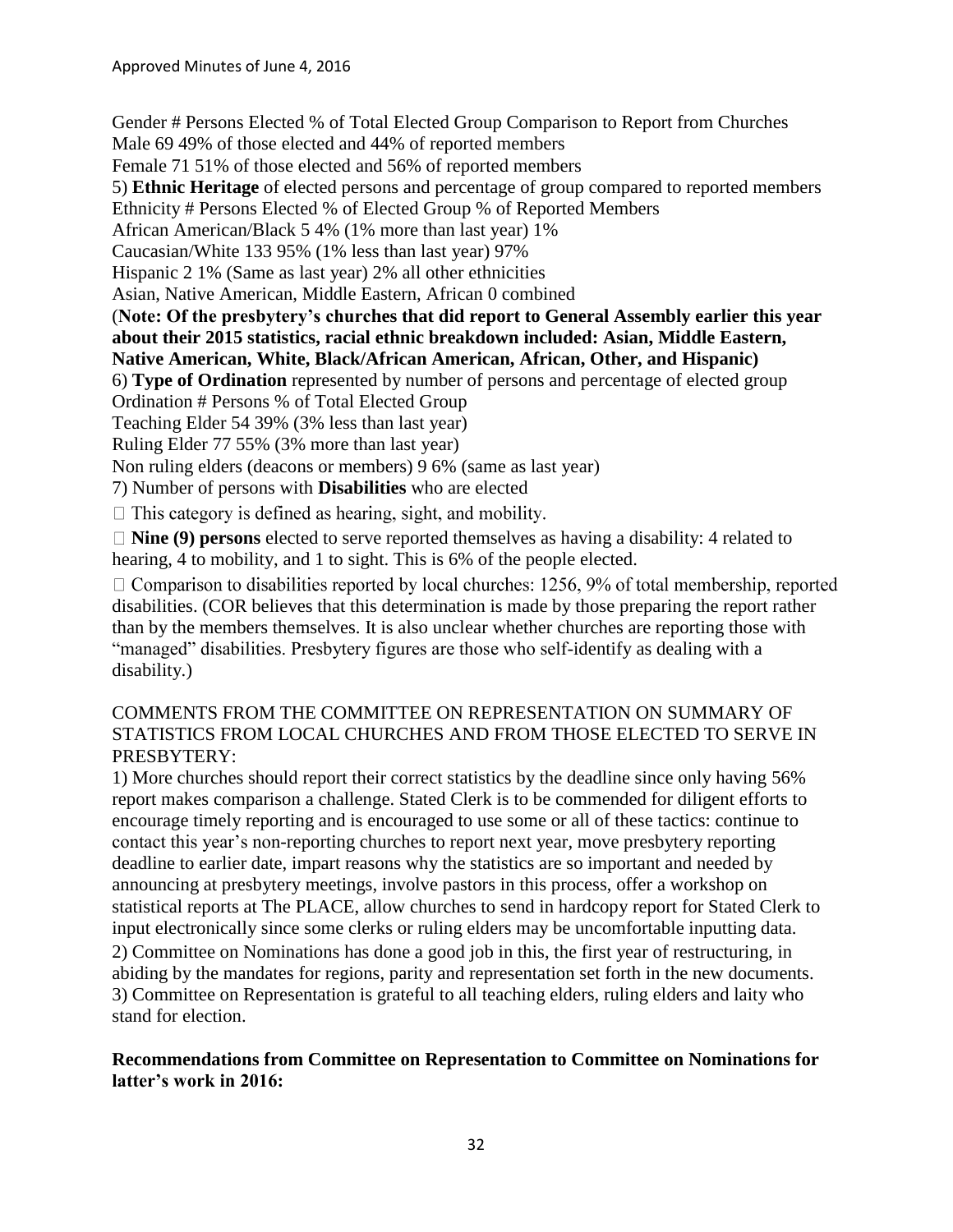**1) Encourage the participation of the youngest age group, age 25 and younger, in the work of the presbytery. One way to accomplish this was modeled by COR who contacted their college-age committee members and arranged the committee meeting to accommodate their schedule.** 

**2) Continue to work to involve staff and members from more churches and to involve more minority members.** 

#### **Note: Statistics on disability of elected persons is for information only.**

Respectfully submitted, Ruling Elder Ledridge Davis Moderator, Committee on Representation

#### **Stated Clerk's Advice to the Committee on Nominations**

5/24/2016

*NB: The advice of the Stated Clerk is not constitutionally binding on the presbytery and is meant solely to give advice and guidance to presbytery committees and ministries.* 

*Question Presented: Do term limits for members of committees and ministries of the presbytery carry over from the old structure to the new? (i.e. Do five years of service on COM count against the six year term limit on CCM?)* 

In my opinion, term limits do not carry over. The new structure is silent on the issue of whether or not past service should count toward current term limits.

Furthermore, the General Assembly, when adopting the present Form of Government in the Book of Order, chose to move from a more regulative to a normative form of governance in Church councils. Within a normative interpretive framework, that which the text does not explicitly forbid, is a permitted option for the council. That interpretive stance is legitimate for lower councils in interpreting their own governing documents. The presbytery may choose to toll past years of service for the purpose of establishing term limits, however it is not required to do so under the present structure.

My advice to the Nominations Committee is that all terms on committees and ministries, unless otherwise contradicted by the Book of Order, begin to toll January 1, 2016.

In Christ,

Dr. Robert Wm Lowry, Stated Clerk

#### **New Business**

- **1)** Minutes of previous presbytery meetings. **Motion to approve the minutes of the October, 2015 presbytery meeting as printed passed. Motion to approve the minutes of the February, 2016 presbytery meeting as printed passed.**
- **2)** TE Rebecca Spooner moved **"In the interest of financial stewardship, the Presbytery of Arkansas shall direct all funds from the settlement of the church property in Siloam Springs be used to reduce the principle of the 'Ferncliff debt'."** Motion was seconded. There was a question about spending money before it is received. A comment was made about how many years the settlement will take and that it is premature to be discussing using funds to be paid out. A statement was made that it would be wise to slow down on these decisions and realize what a shift such a vote would signal. Spooner said that payment on loan should be paid quickly to avoid interest payment. A commissioner asked that the AC be given time to minister to those who want to remain in